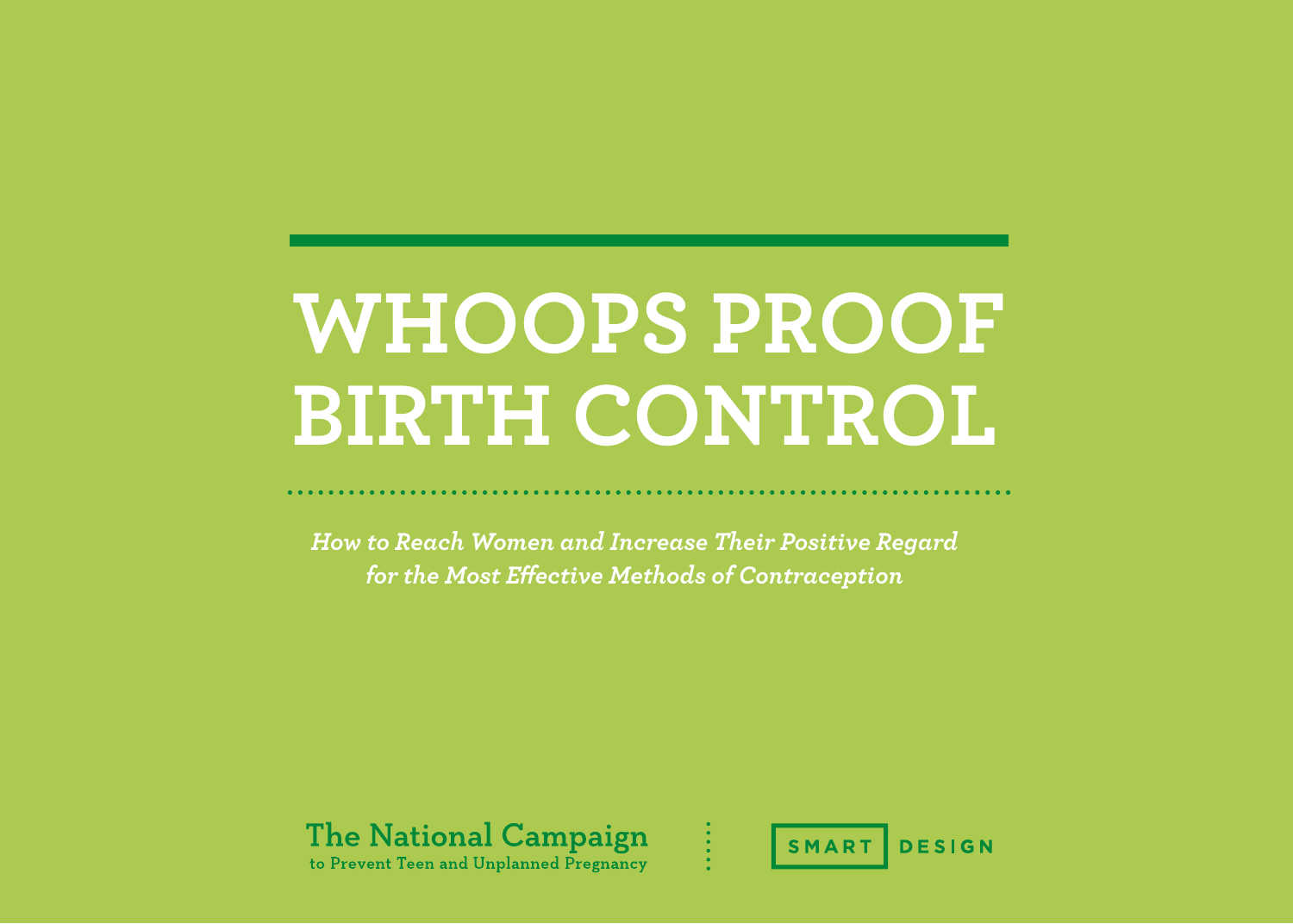or ight **Defe trs wrong.** *<i><u>Sched our destiny's*</u> end. *Cud to say we are...*<br>Lags of **2010** 

amst umbekleg

**COMMA**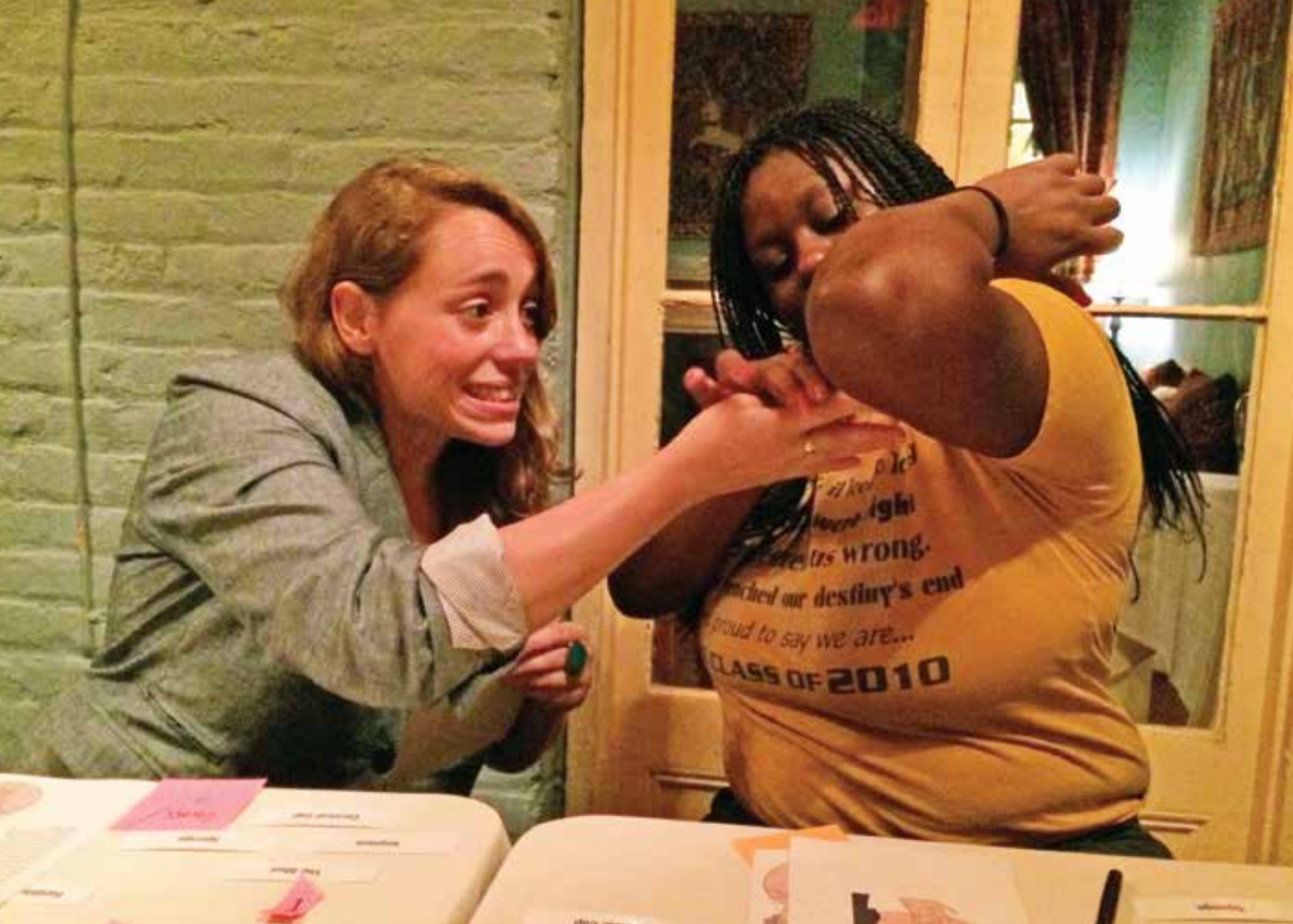# **INTRODUCTION**

The use of highly effective, low-maintenance methods of birth control—IUDs and the Implant—is on the rise in the United States. According to new data from the Centers for Disease Control and Prevention (CDC), use of these two types of birth control among women who use contraception increased substantially between 2006 and 2013 (from 1.5% in 2002 to 7.2% in 2011- 2013). Even so, awareness and use of these methods —sometimes called long-acting, reversible contraception or "LARCs" are low compared to other methods; in addition, uptake in the United States is significantly less than in many other countries with lower rates of both teen pregnancy and unplanned pregnancy. At present in the U.S., about seven in 10 pregnancies among unmarried women in their 20s are described by women themselves as unplanned. Moreover, and despite historic declines in teen pregnancy overall, pregnancy rates remain quite high among those age 18-29. The simple reality is that many women

still struggle with timing and spacing pregnancy. Given their effectiveness and ease of use, IUDs and the Implant are critical to helping women plan their pregnancies—largely because, once in place, they change the default from having to take constant action to avoid an unplanned pregnancy (such as taking a pill every day) to having to take action to become pregnant (i.e., through removal of the device).

In an effort to build on the recent uptick in the use of these newer methods, The National Campaign to Prevent Teen and Unplanned Pregnancy decided to focus intensely on ways to increase the number of women who choose IUDs and the Implant as their method of contraception. One of our first steps in this direction was to develop messages and ideas that might "reposition" these methods in relevant and meaningful ways that young women would find appealing. In essence, we wanted to outline a "consumer-facing" campaign—that is, a communications

campaign that is firmly rooted in the views, feelings, experiences, and words of young women themselves.

We worked closely with Smart Design, a national leader in human-centered design and innovation. Smart Design probed in-depth what a variety of young women think about birth control in general and these newer methods in particular. Smart Design pinpointed numerous new and important ideas in this area and went on to define several actionable steps that could be immediately taken to increase women's awareness of, and positive regard for, IUDs and the Implant. While the insights shared here were intended for use in communicating directly with young women, we thought that they could also be of interest to a larger provider audience—that is, for those who typically counsel and care for women in family planning settings and related health care environments.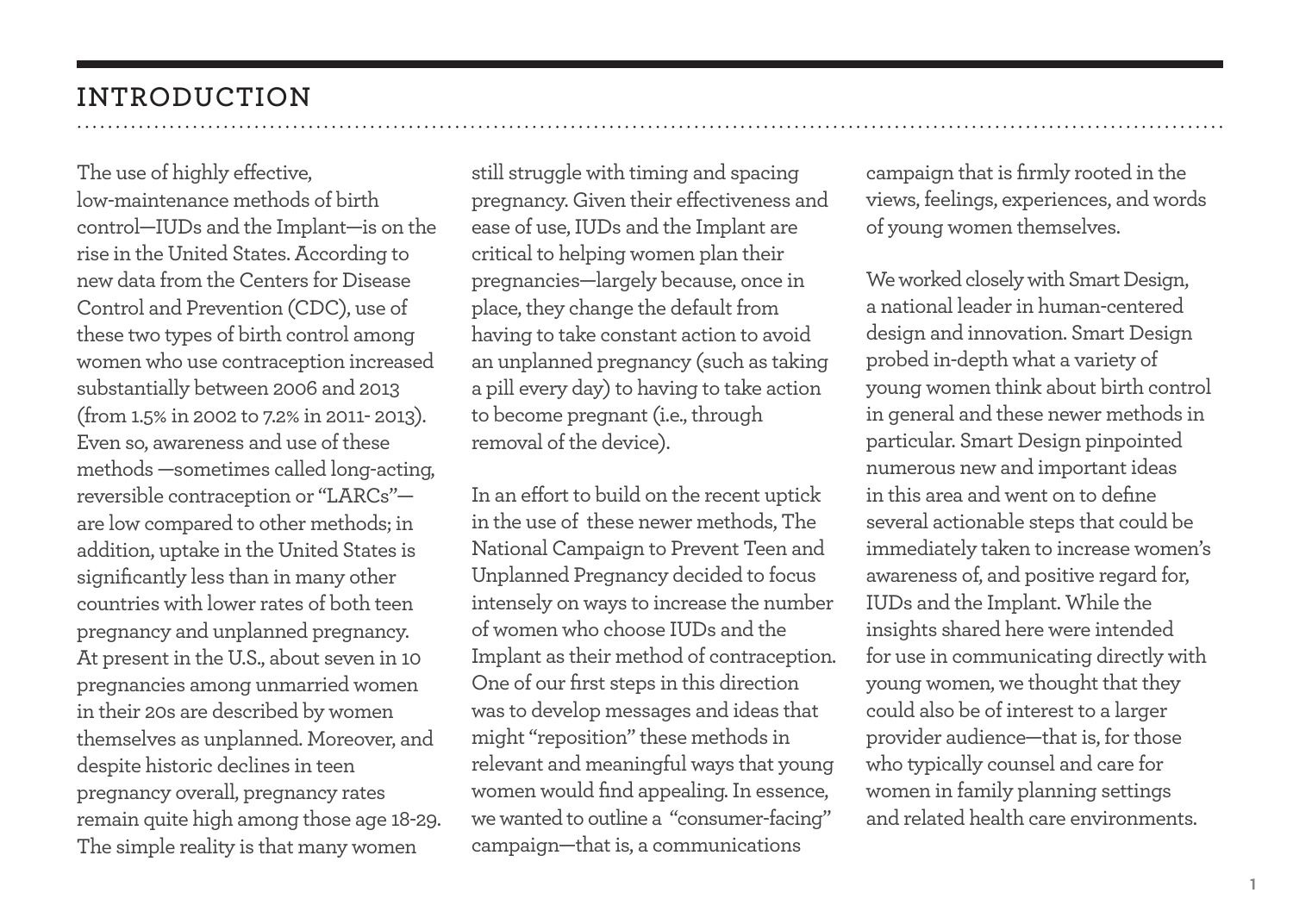# **APPROACH**

Over a six month period, Smart Design met in-depth with a diverse group of 70 women age 18-29. All candidates were recruited to meet the following criteria: (1) sexually active in the last three months, (2) not seeking pregnancy in the next one to two years, and (3) unmarried. Special efforts were made to engage middle- to lower-income women and women of color. In addition, Smart Design reviewed relevant research and reports, and met with health care practitioners, media experts, and those who provide sex and relationship advice to young adults to gain broader and more diverse perspectives.

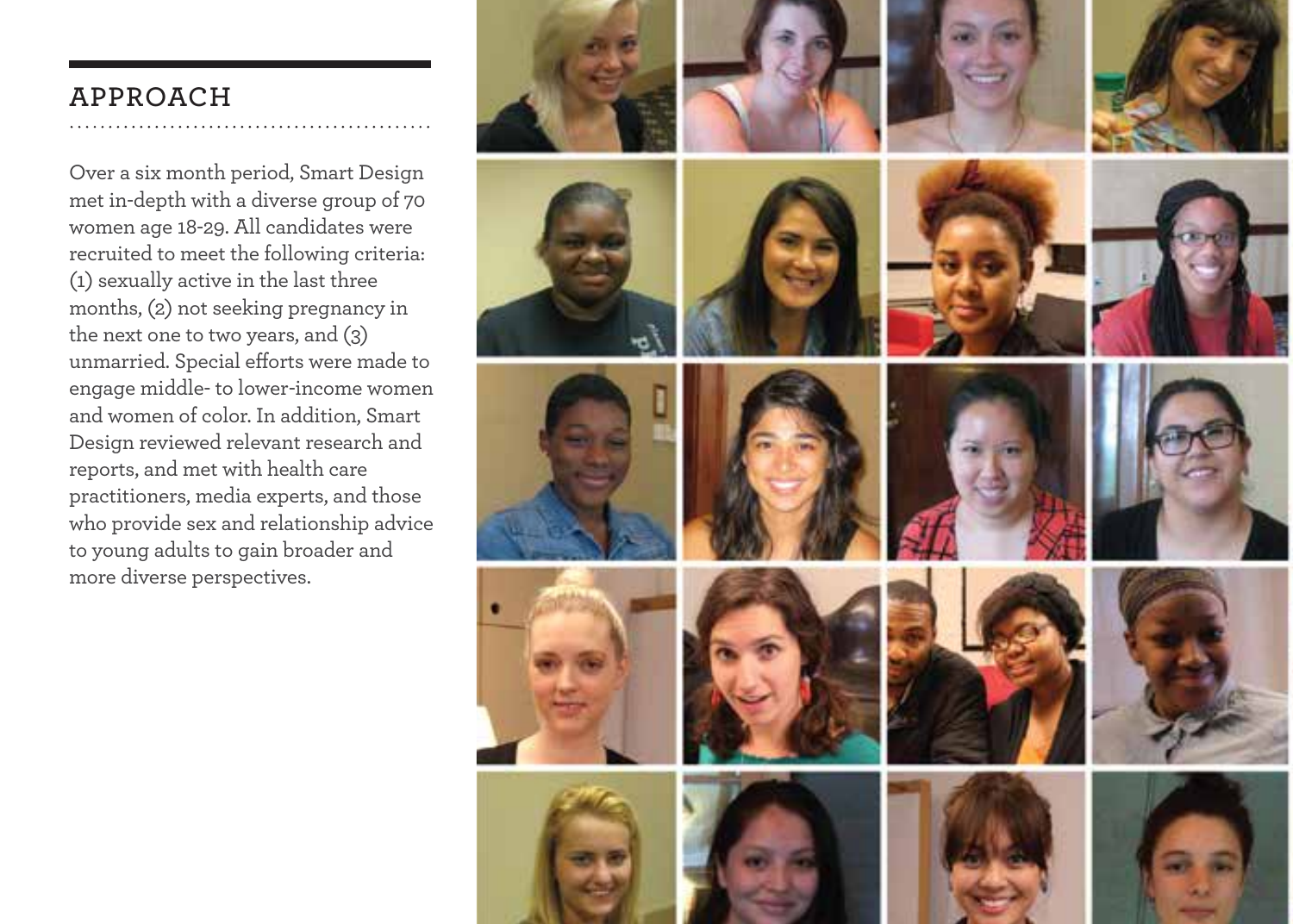

# **INSIGHTS**

Smart Design's in-depth research suggests that improving communication about IUDs and the Implant—the words, the images, and the ideas—can have a significant positive impact on young women's perception of these methods. Given this basic finding—and given the relatively low uptake of IUDs and the Implant in the U.S. as compared with other countries—we believe a significant shift in communication approaches is needed to counter existing misinformation, misperceptions, and concerns about IUDs and the Implant.

Smart Design uncovered nine key insights and opportunities for communicating more effectively with young women about these forms of birth control. We hope these insights will help others communicate why IUDs and the Implant are relevant to young women, and strongly worth considering today.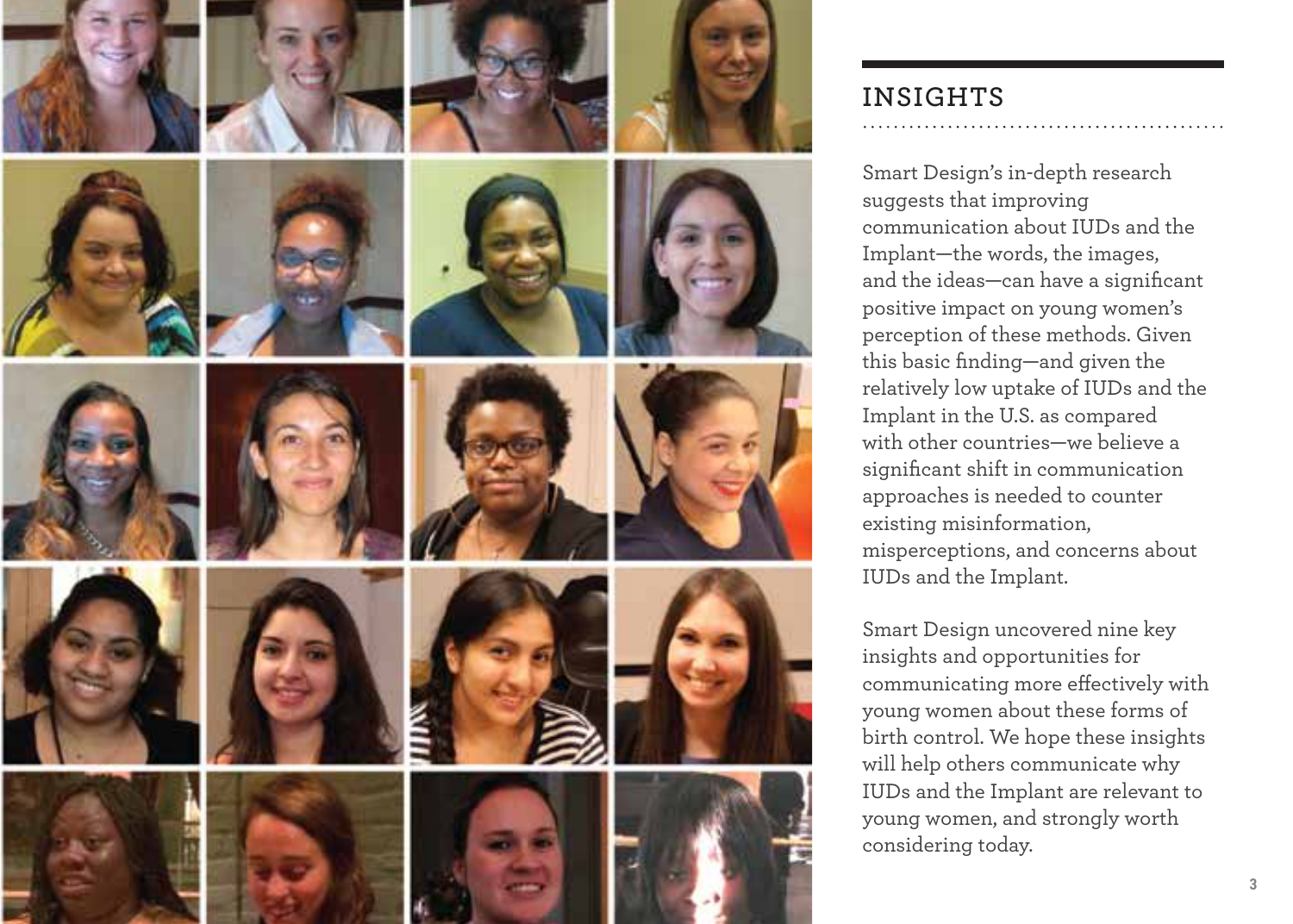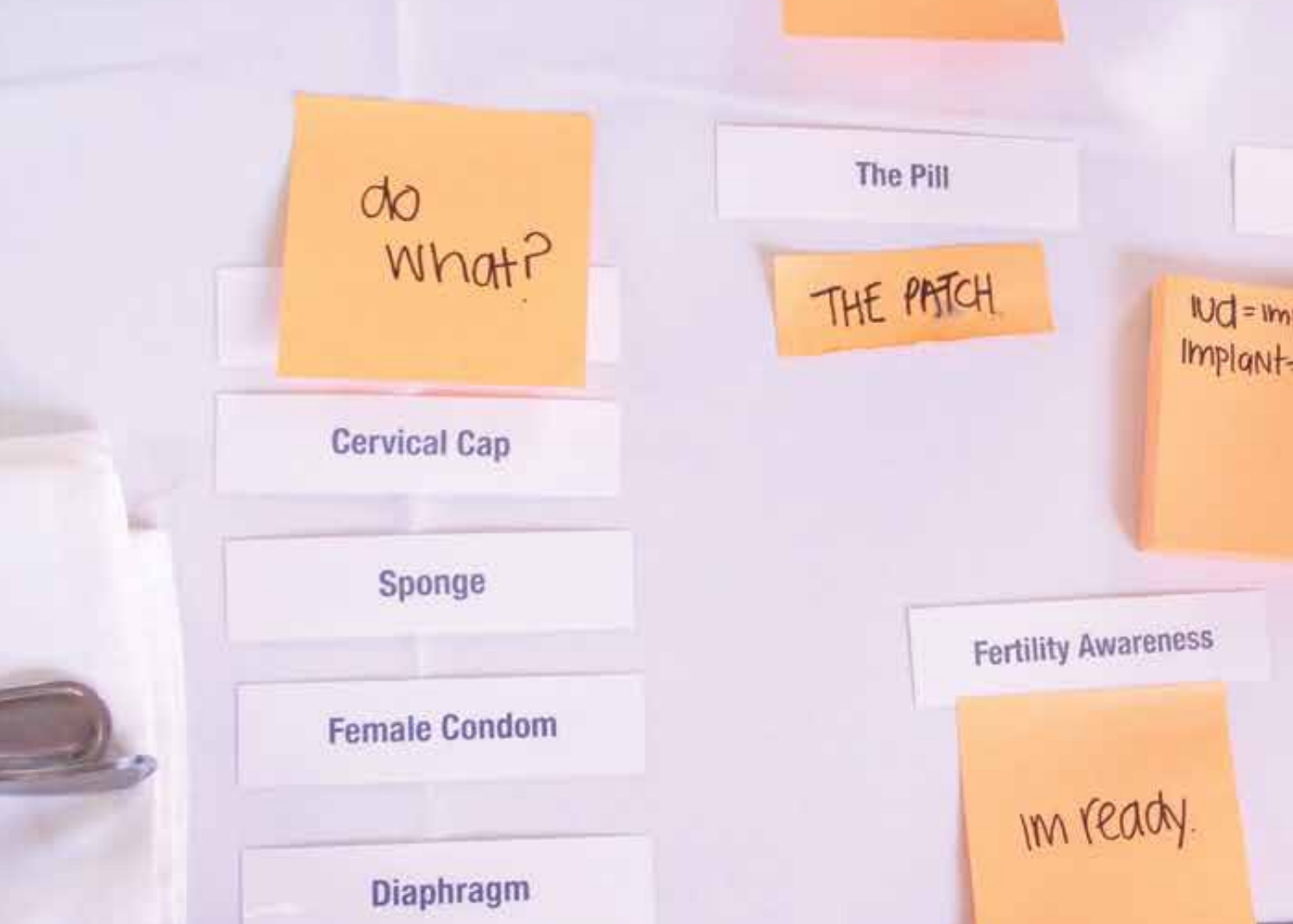# **Most women are unaware of the wide range of birth control options out there.**

# $\bullet$

*"Initially it wasn't really a choice. Originally, in high school, they were saying 'use condoms or don't have sex.' So I was like, ok I will use condoms because I am having sex. When that wasn't really working for me, I went to the doctor and he was like use a low dose pill. And that didn't work so I stopped..."*

*"I was told that this is what you are going to get. The doctor gave me what he gave me."*

**Despite the wide array of birth control methods available, women say that their health care providers rarely help them to learn about all of the contraceptive options now available (specifically, "newer" methods like IUDs and the Implant). Many women told stories of being presented with only one birth control option and only learned of other**  methods when the first offering was **rejected or found to be ill-suited to a particular woman. This lack of up front contraceptive choice can lead women to choose a method by default that may not work well for them, or worse, stop using contraception in general because this default method doesn't suit them.**

## **WHAT WE HEARD CONSIDERED <b>CONSIDERED CONSIDERED CONSIDERED CONSIDERED CONSIDERED CONSIDERED CONSIDERED**

**Offer IUDs and the Implant first— informing young women of these most effective methods, without overwhelming them with the wide array of options all at once.**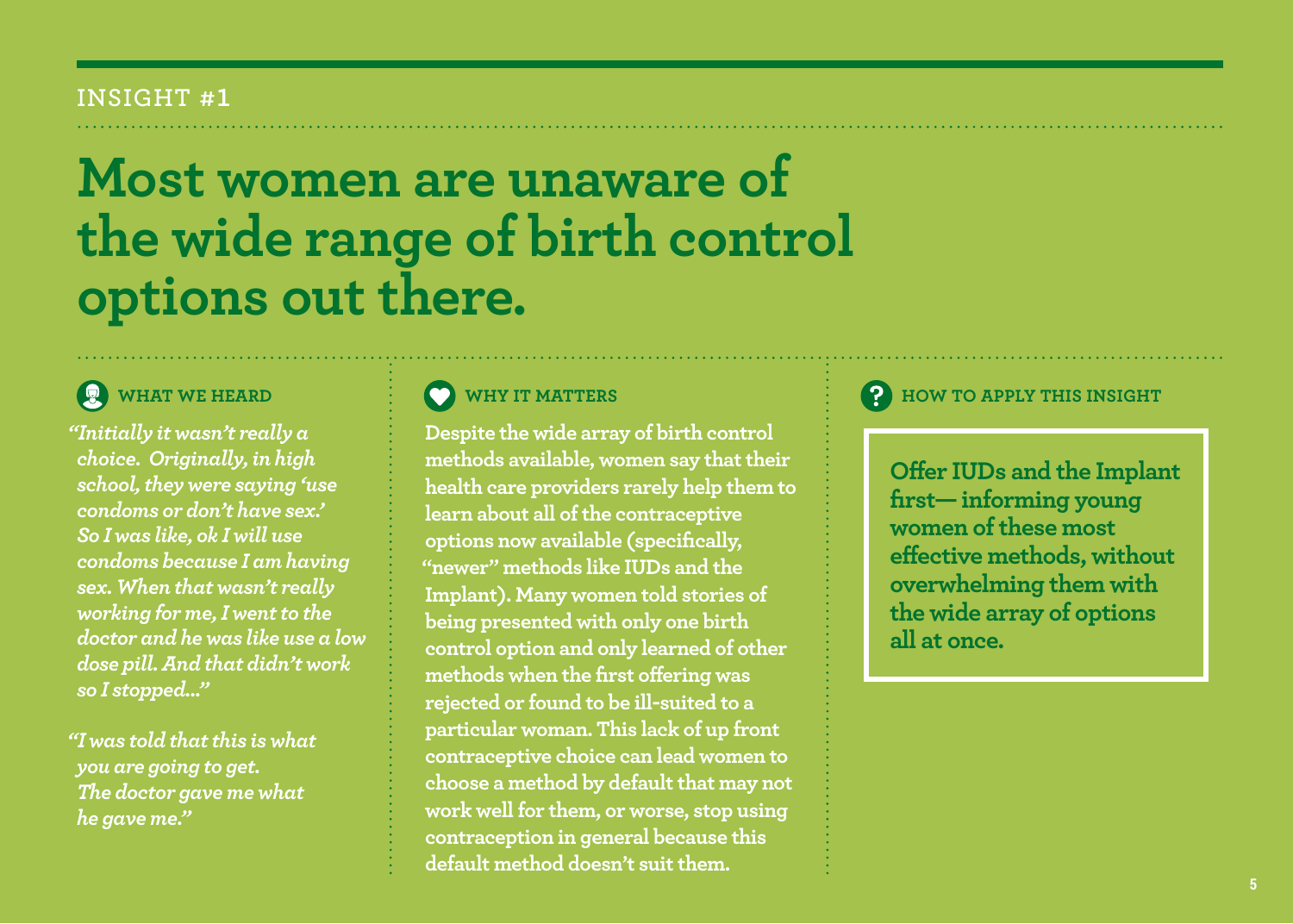# THE **WID** IS  $\bullet$ EFFECTIVE

# AT PREVENTING PREGNANCY. THAT'S, LIKE, ALMOST ALD THE PERCENTS.

MAYBE THE IUD IS RIGHT FOR YOU. WWW.MAYBETHEIUD.ORG

The IVO does not protect against STDs or HIV, Always use o condom.

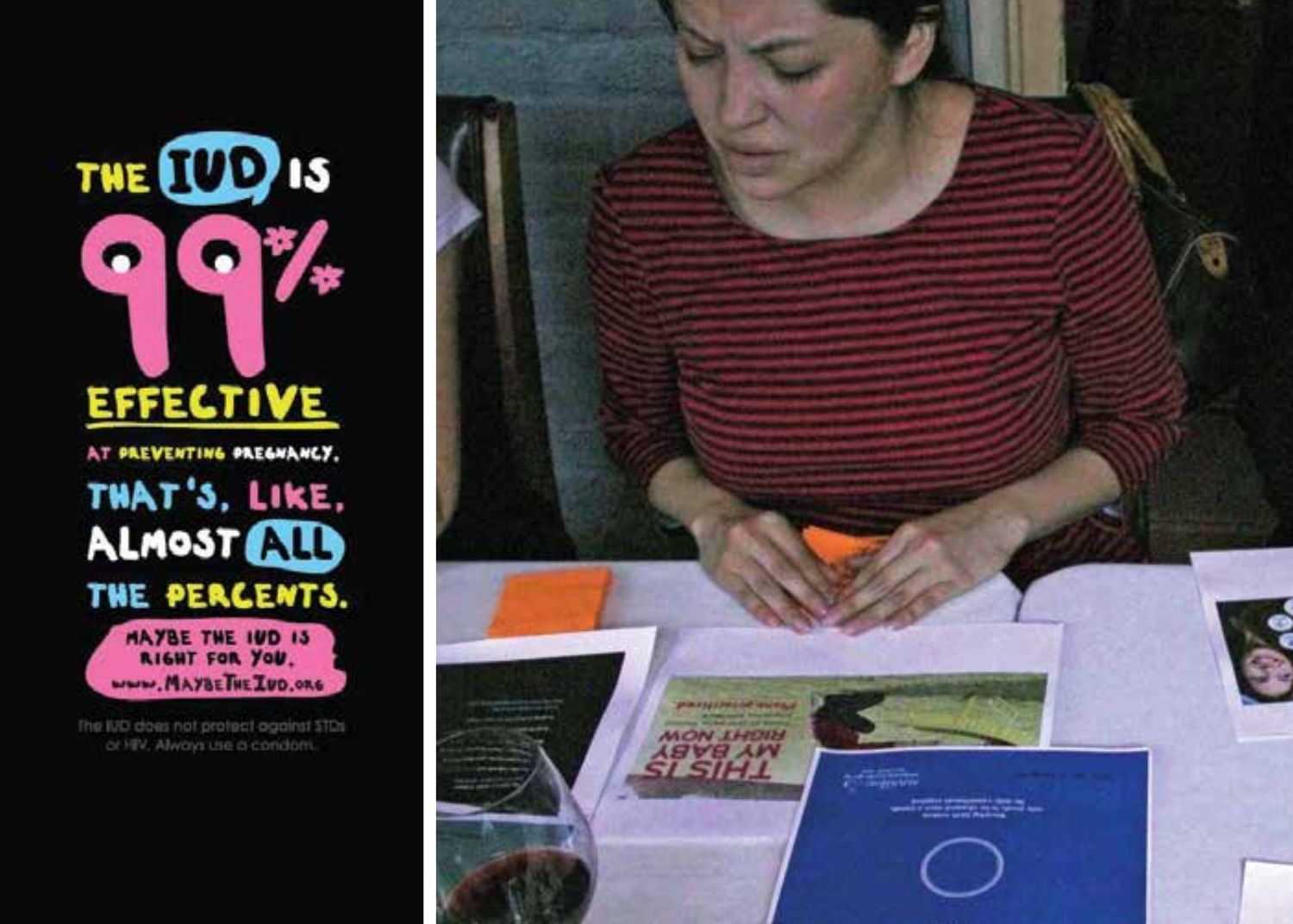# **Effectiveness is expected.**

*"I kind of feel like most of the birth controls are over*  90% effective...."

*"Why would a clinic offer a* method if it isn't effective<sup>?"</sup>

**The effectiveness of birth control matters to women and they often say it is a top priority. However, it is often not the key attribute driving women when choosing between one method over another. Many young women believe that all methods of contraception are**  essentially equally effective, and they **don't see a few percentage points**  difference in failure rates as meaningful. As a result, effectiveness is important to **many young women but it often isn't the most important consideration when it comes to deciding on a method of birth control. Other attributes carry substantial weight and need to be included in the conversation.**

## **WHAT WE HEARD WHY IT MATTERS HOW TO APPLY THIS INSIGHT**

**Emphasize** *not only*  **effectiveness, but** more *importantly***, other attributes and benefits of IUDs and the Implant.**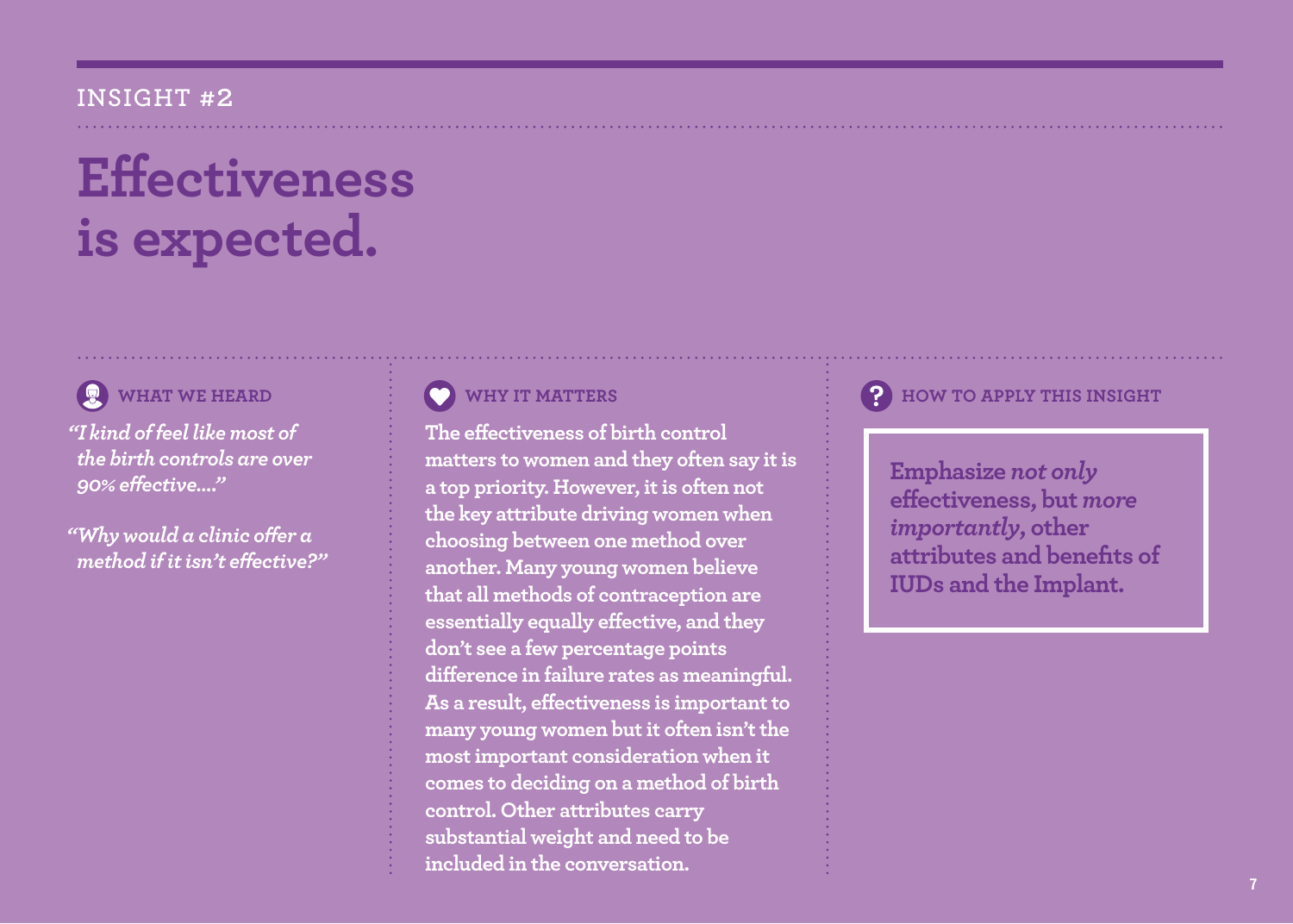

**COL** mum Mackeysie **Mill**  $\epsilon_{\eta d_0}$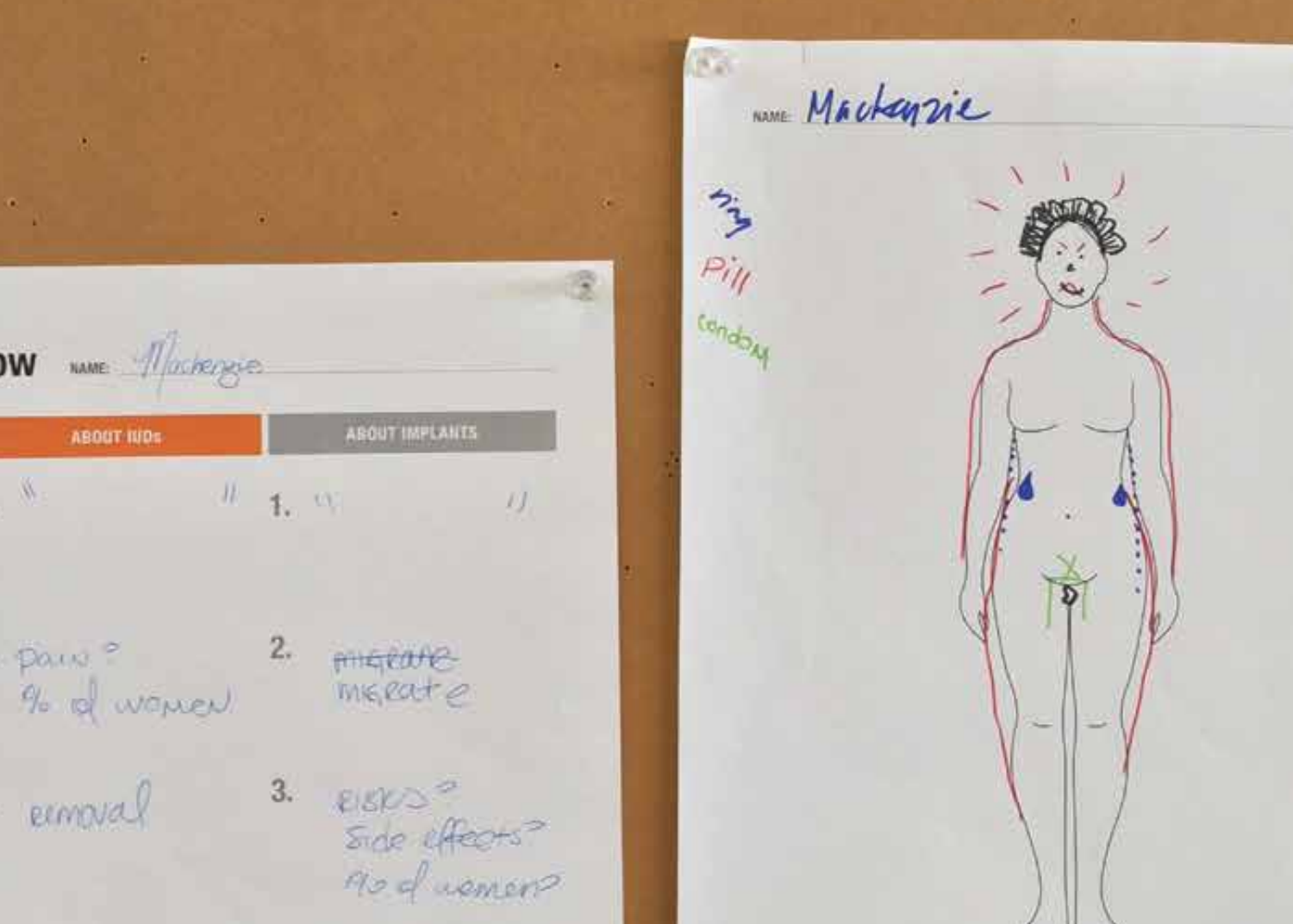# **Side effects can be more important to young women than effectiveness.**

# $\mathbf{Q}$

*"It may be effective, but do [other women] like it? Did they stop using it for a reason?"*

*"I gave it 9 months. I gained 15 lbs., got really apathetic. I felt like it was deregulating my mood. My boyfriend said that was my bitchy phase. So I stopped taking it..."*

*"When I was on birth control I was breaking out. Having those body changes really messes with your self-esteem generally. Oh and I'm doing this for sex... sacrificing how I look for sex?!"*

**When it comes to choosing a method of birth control, women are highly concerned about avoiding undesirable**  side effects. Even side effects that health **care providers might consider mild or**  difficult to attribute to a particular **method (i.e. perceived weight gain, breaking out, headaches, mood swings, or lower sex drive) are often reasons enough for women to discontinue or otherwise reject effective methods of pregnancy prevention.**

## **WHAT WE HEARD WHY IT MATTERS HOW TO APPLY THIS INSIGHT**

**Explain how IUDs and the Implant are made to work with young women's bodies–by highlighting both low and no hormone IUD options, and the hormonal benefits associated with the Implant.**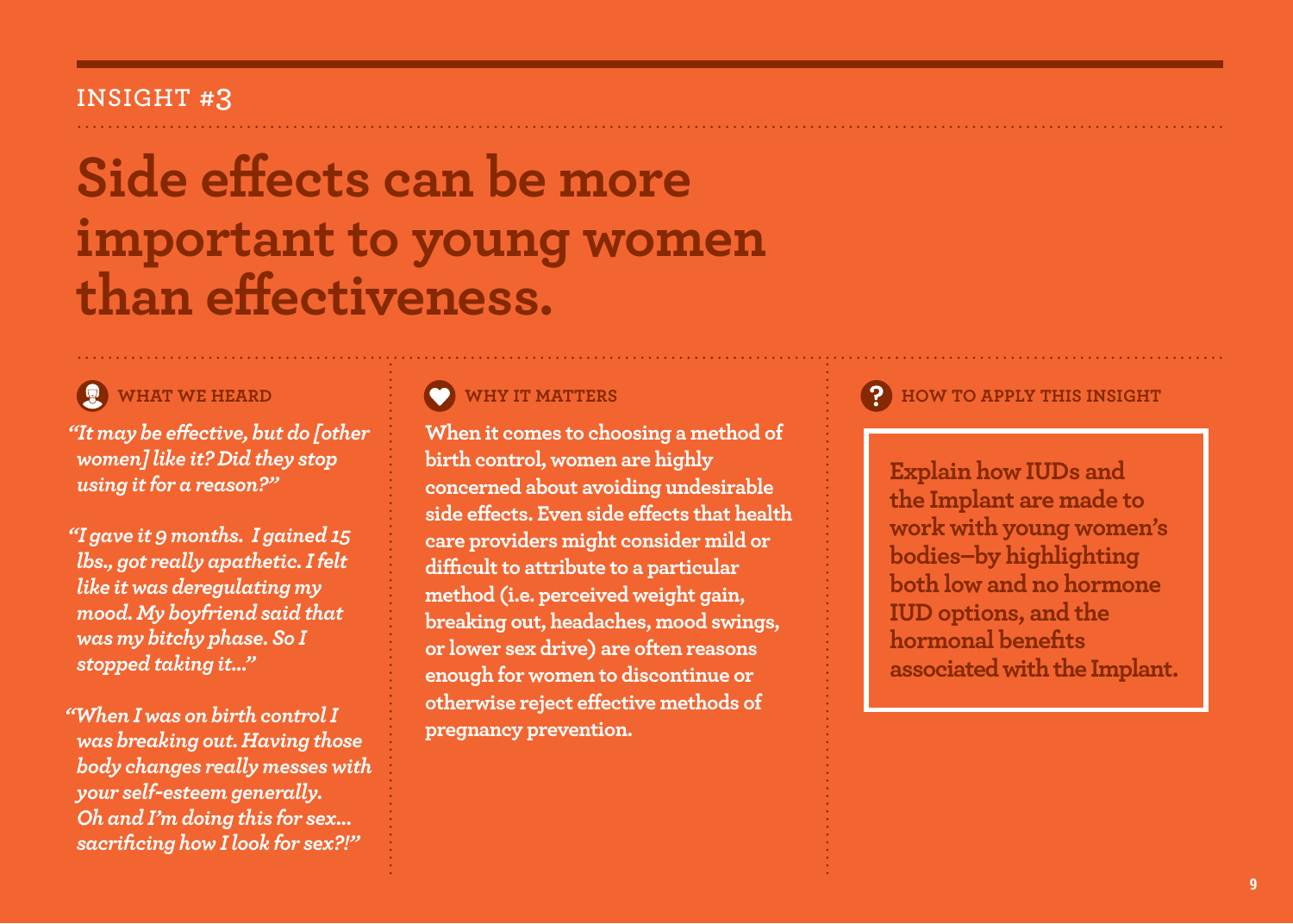When getting pregnant isn't part of your

# **BYEAR**

# **Start with NEXPLANON** (etonogestrel implant) 68 mg for up to 3 years of continuous pregnancy prevention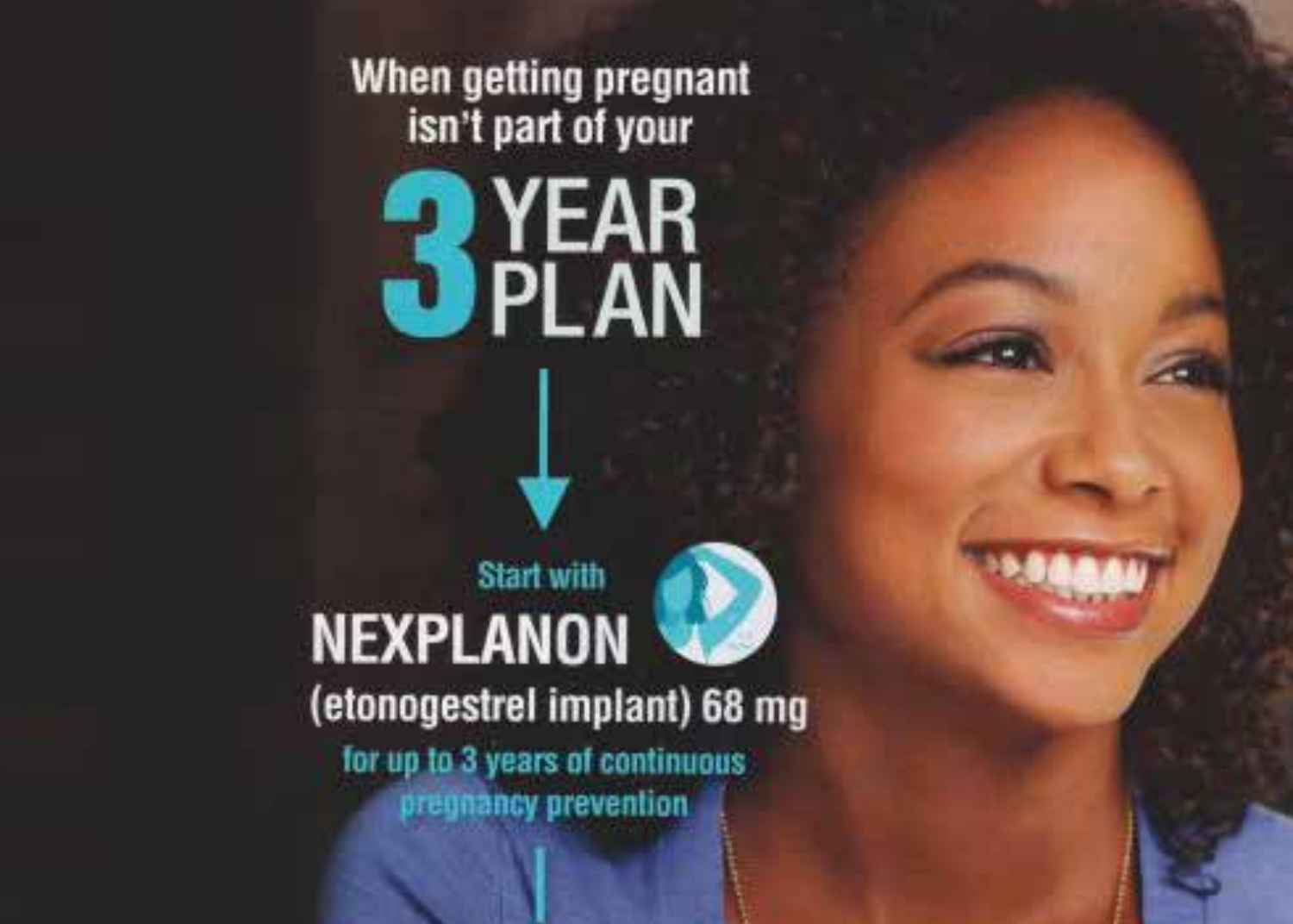# **The concept of "long-acting" as a desirable attribute of IUDs and the Implant does not resonate with young women.**

# $\mathbf{R}$

*"If I'm not in a long-term relationship, why should I have a long-acting method of birth control?"*

*"I don't like this [ad] because it calls out a 3 year plan. What if I don't have a 3 year plan? What if I don't have a tomorrow plan? What if I don't know what I'm doing this weekend?!"*

*"When I first heard about long term types, I learned it was for women that already had kids and didn't want another…"*

# **WHAT WE HEARD WHY IT MATTERS**

**The "long-acting" part of "long-acting, reversible contraceptive methods"(that is, LARCs) is daunting and a barrier to adoption for many. When providers say 'long-acting' women often hear 'long term' and the idea of reversibility tends to get lost. Even though providers often add that IUDs and the Implant can be removed at any time, many young women feel that in choosing such a device, they are committing to a method of birth control for several years. Long term anything seems to take away the "now" generation's freedom and flexibility. The idea of commitment often does not fit in with who they are or where they are in their lives. At the same time, they don't like to think of themselves** 

**as explicitly anti-commitment, so finding a middle ground is key. This is one of the reasons why "LARCs" as a birth control category can lead to confusion and actually hinder young womens' ability to make an informed choice about birth control.**

# **HOW TO APPLY THIS INSIGHT**

**Describe IUDs and the Implant as** *"low maintenance"* **methods made to fit this "now" generation of young women vs. using the term "LARCs."**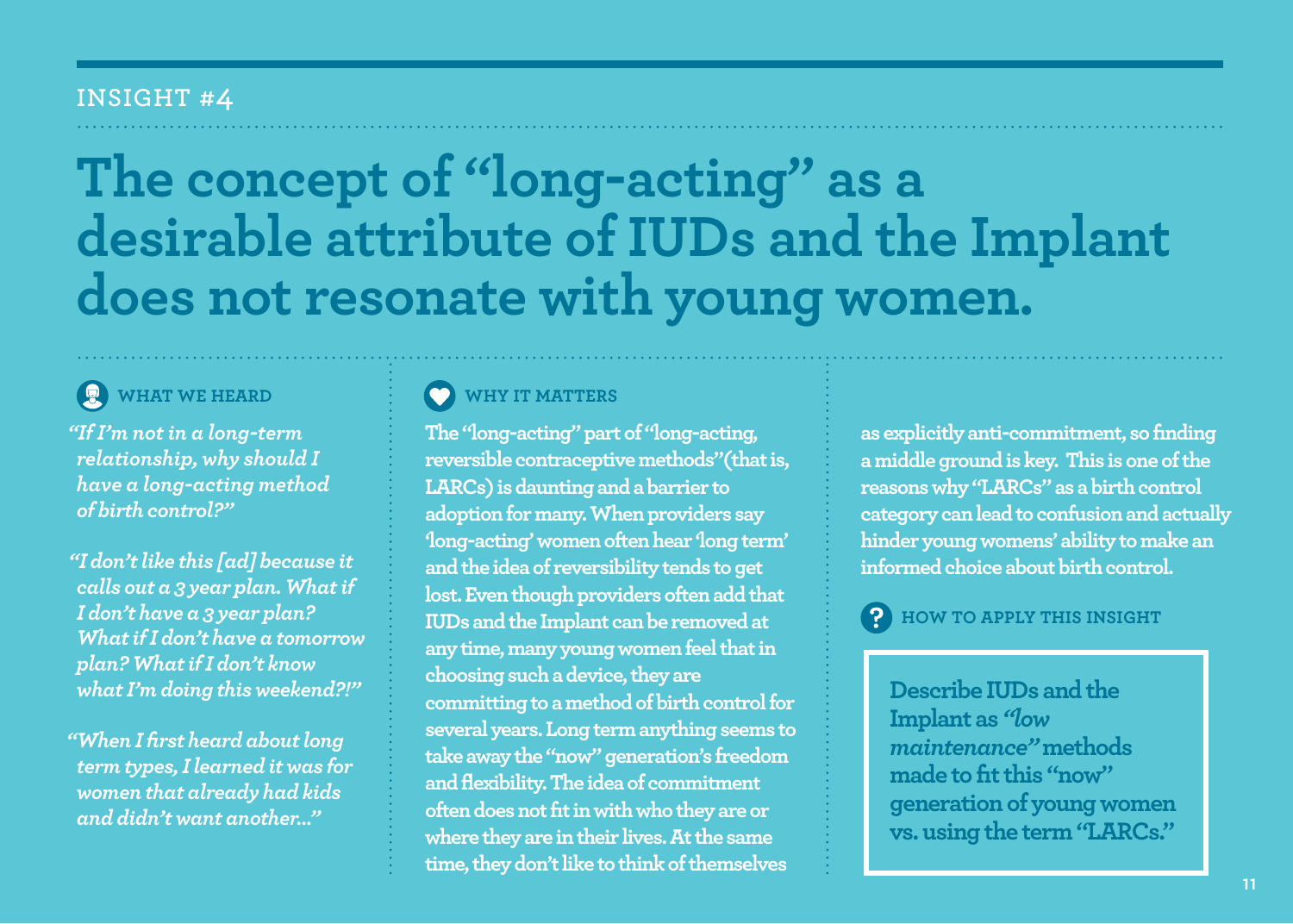# Implant

 $10d = 10$ <br> $10d = 100$ <br> $10d = 100$ 

**Male Condom** 

**Emergency** Contraception

**COLLEGE** 

difference? IND

Awareness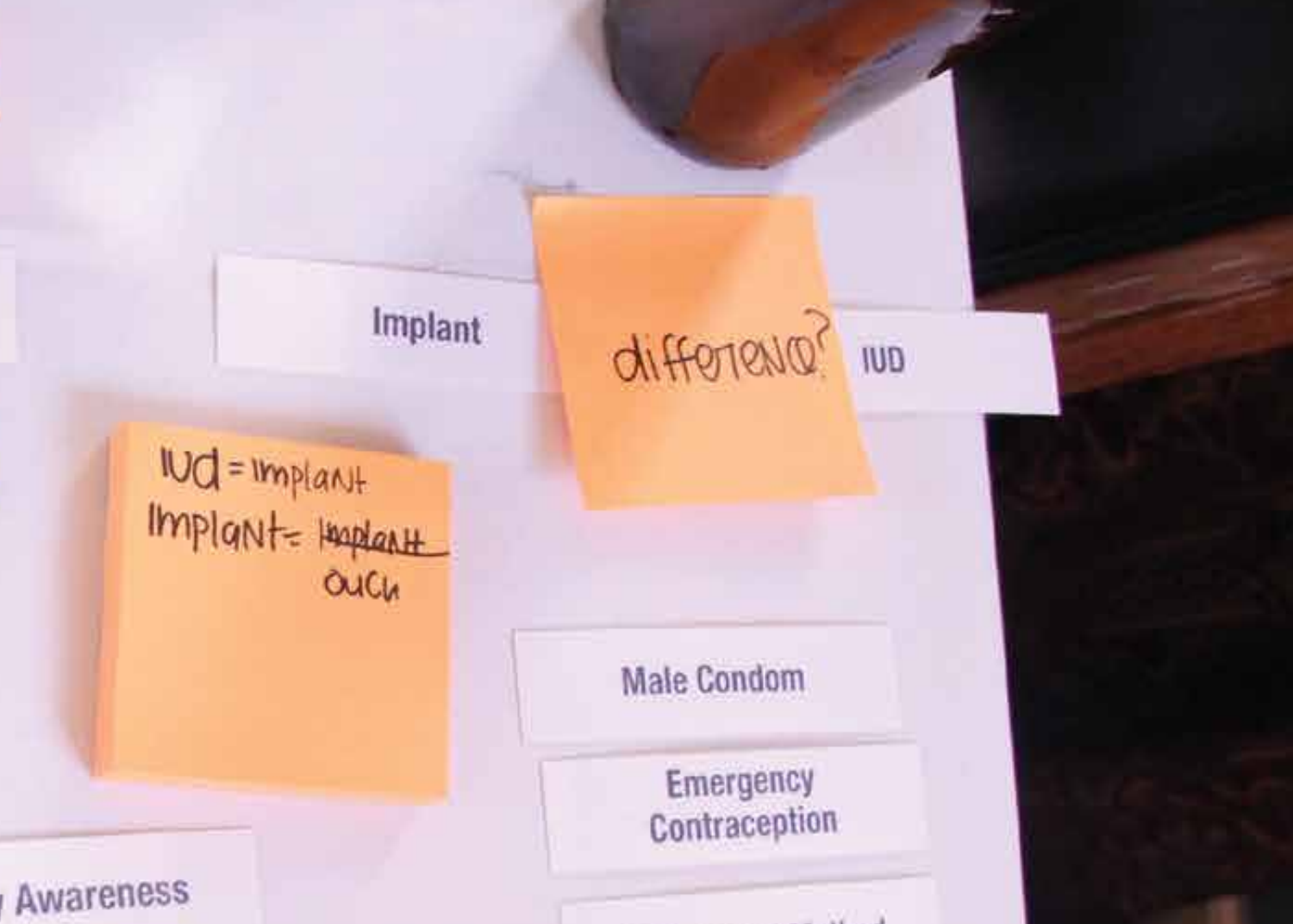# **Women confuse IUDs and the Implant,**  but there are differences and strong **personal preferences attached to each.**

# **WHY IT MATTERS**

**These two methods of birth control are often confused with one another, in part because women are less familiar with them and because they have odd, non-memorable names. To some women in the study, the implant often suggested things like breast implants or a sci-fi "cyborg" whereas others thought of the IUD as an Implant because it is indeed "implanted" in the uterus. Moreover, the**   $name 'IUD'$  is non-intuitive and difficult **to recall for many women. One woman even called it an "IED." Unlike most other forms of birth control, the acronym or phrase does not connote either a physical shape (i.e. the ring) or a mode of** 

## **administration (i.e. the shot).**

**While the invasiveness of these methods is a significant barrier for some women—that is, both are foreign objects in one's body and both require an insertion and removal procedure in a medical setting—young women often perceive one method as more invasive than the other. Based on their own perception, women express strong personal preferences for one method or the other. Many women who are okay with the idea of having something in**  their uterus are turned off by the idea of **having something in their arm and vice versa. In addition, women who have** 

**concerns about possible damage to their bodies and/or effects on fertility tend to** focus on the difference between **IUDs** and **the Implant if something goes wrong.**

**In a somewhat similar vein, bundling IUDs and the Implant under the LARC term is not intuitive. Women tend to view the contraceptive landscape as a series of discrete methods. "Long-acting," and "effectiveness" were not attributes or groupings that came up regularly to describe or distinguish between methods. Instead, attributes such as "hormonal," "non-hormonal," "common," "invasive," "not for me," "male/female," and "DIY" were more frequently mentioned.**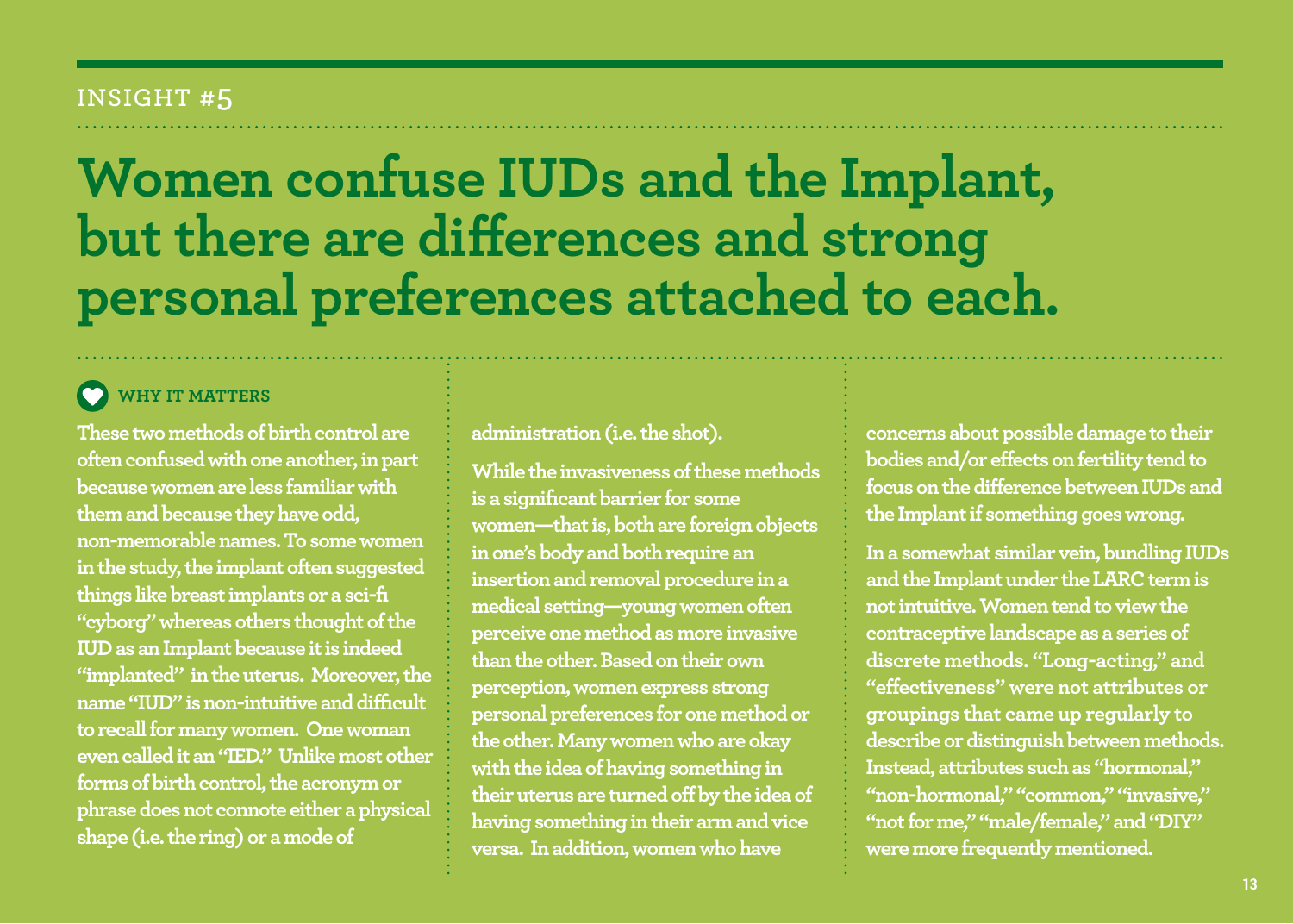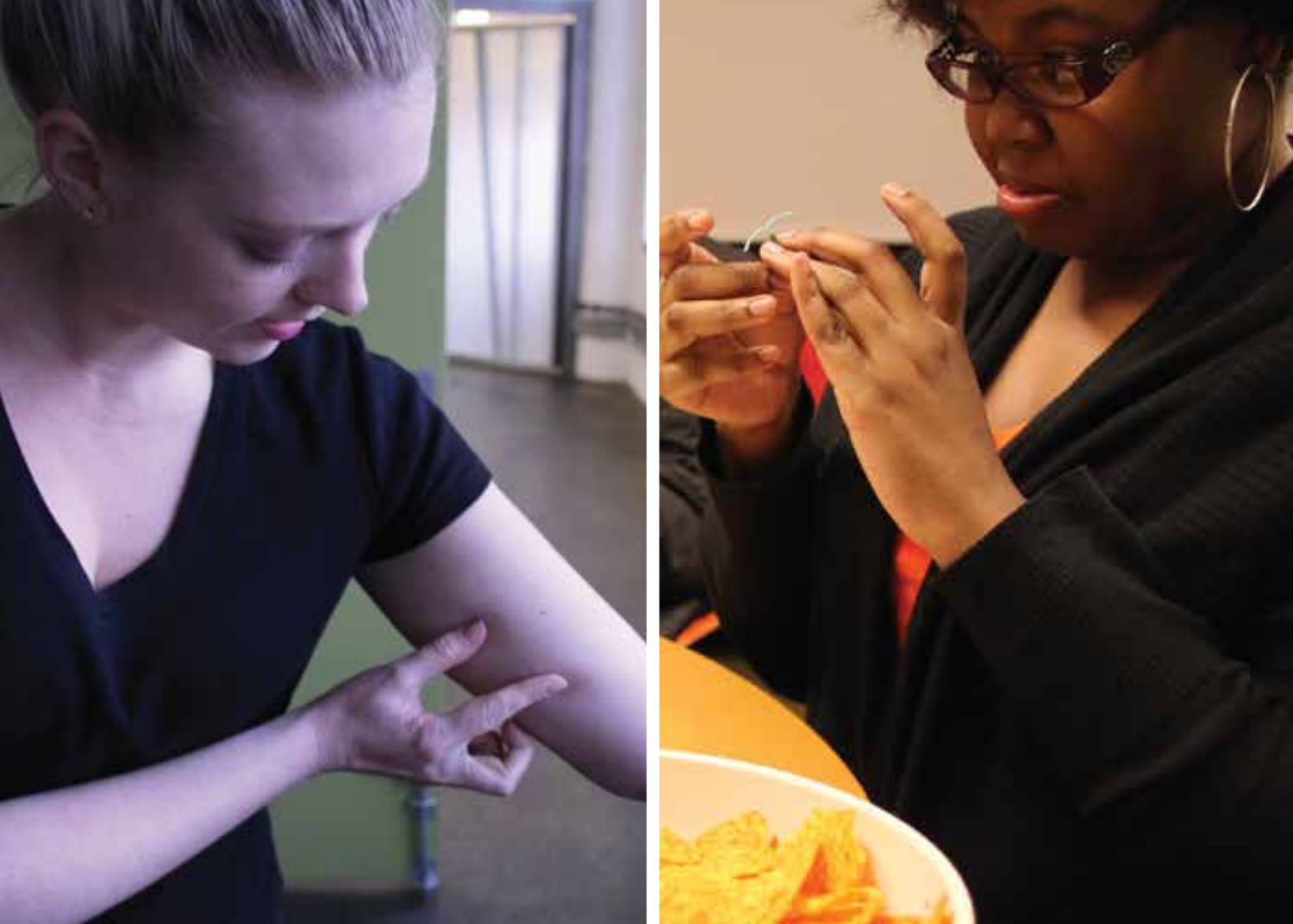# **INSIGHT #5 CONT'D**

# 便 **PRO-IMPLANT**

*"I'd rather put something in my arm than in my vagina. I feel like the vagina is more fragile. You could lose your arm and that would be fine, but if you lose your vagina…"*

*"I don't ever want that [IUD] inside of me. It's scary. I don't want anything inside of me, ever."*

## **PRO-IUD**

*"Anything that has to do with pregnancy, I want it to deal with the area that is for pregnancy. Not my arm. Deal with the vagina straight on."*

*"I watched a video on the Implant and got freaked out. I have tattoos, but I wouldn't do that."*

## **WHAT WE HEARD HOW TO APPLY THIS INSIGHT**

**Highlight the distinct attributes, placement, and benefits of IUDs and the Implant individually to guide women at pivotal points in their decision making process.**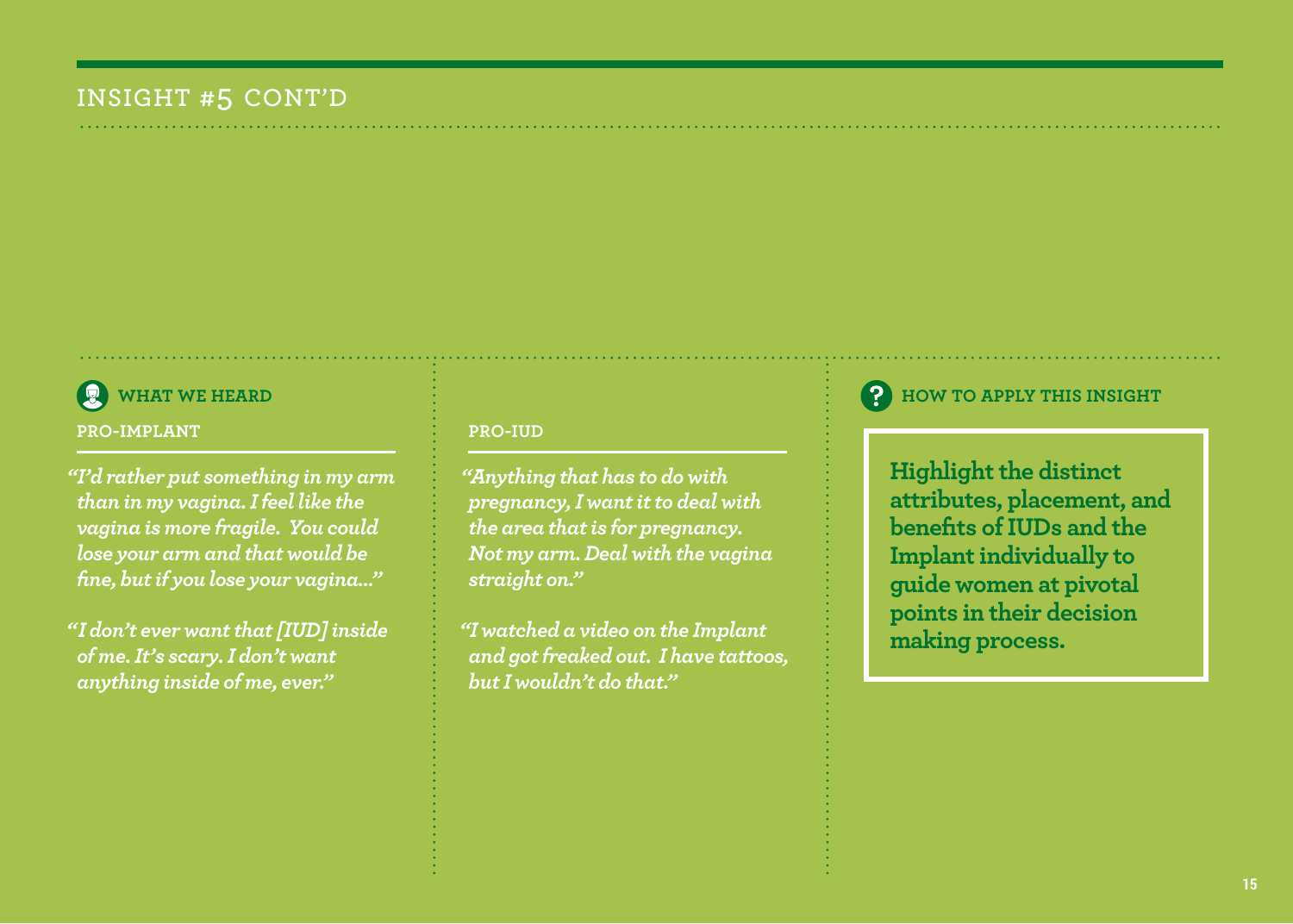# **Things I want to know** wave: Keron

**ABOUT BIRTH CONTROL ABOUT IUDS ABOUT IMPLANTS** 1. How much weight1. Would it hurt  $31.$  Dose it sting? 2. How long will 2. What dose  $1 + 1$  mplant  $2 + 1$ <br>it last  $2 + 1$ <br> $1 + 1$ 

How long 3. What are<br>has this been the Affects?  $3.$  Will it ever  $3.$ be a Bith Lontrol  $047$  ?  $H + 3$   $100\%$  instead of  $99.9$  Pecent ?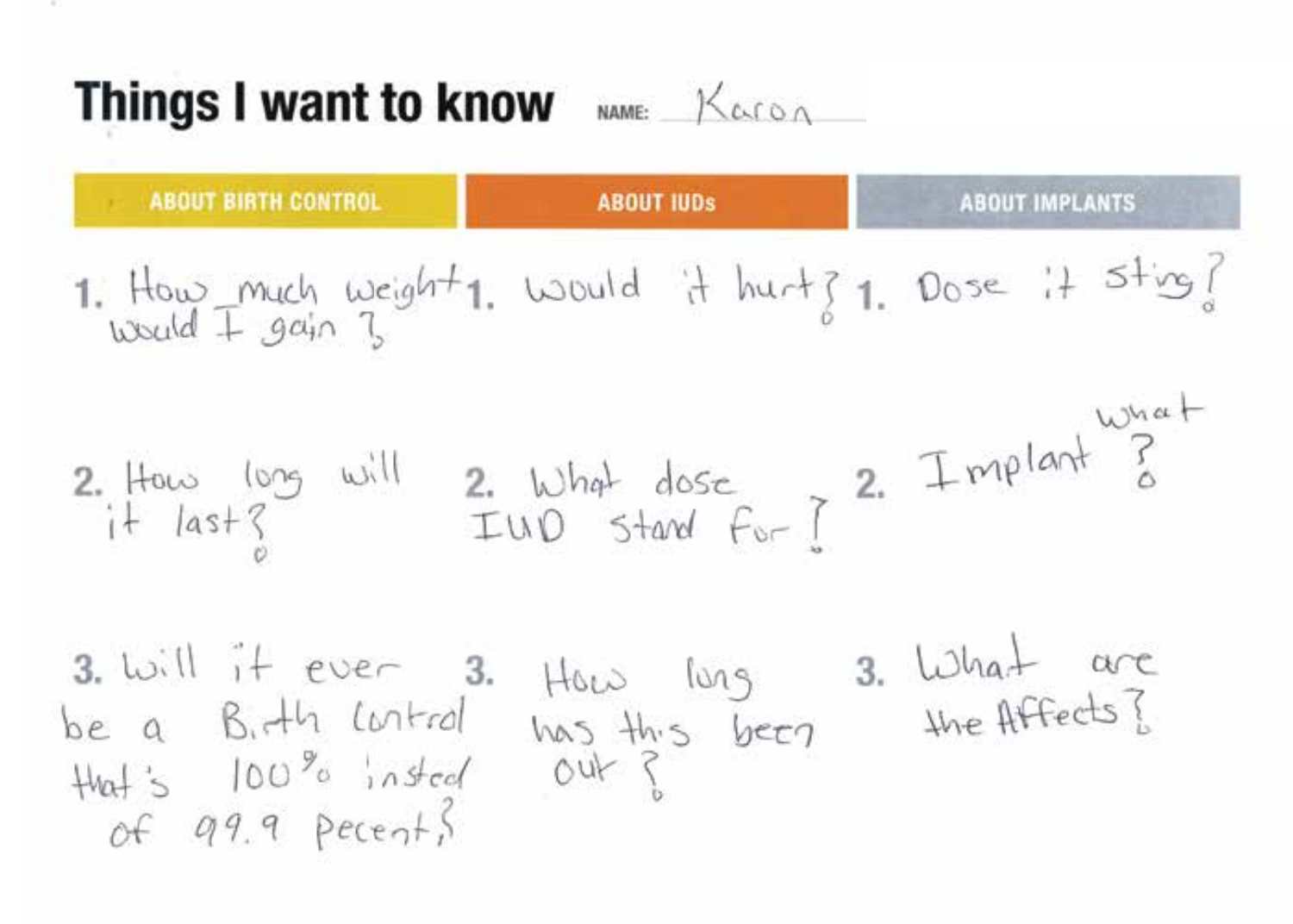# **Communicating** *how it will feel* **for both women and their partners is vital.**

*"What the doctor tells you is clinical, but not how it feels."* 

*"[You or your partner can't feel it] I like that. I don't want to be grossed out. We both can't feel it, that's a main concern for me. I don't want him to feel it either because I know how he is."*

*"[Getting it feels like having a bad cramp]. I want to know how I am supposed to feel when they put it in. I know how a really bad cramp feels. It's going to make me feel that much more comfortable."*

# **WHAT WE HEARD WHY IT MATTERS**

**In addition to concerns about the invasiveness of these methods, women have significant worries and anxiety about how IUDs and the Implant will feel. They wonder about pain at the time of the initial insertion; how it will feel while they have it inside them; during sex; having it removed; as well as how they will feel in the weeks and months ahead. They also care about how it will feel to their partners. Women's need for this type of information and their common experience of not getting it from medical professionals can be a barrier. Overly clinical information, without familiar physical and sensorial reference points**

**(i.e. this might cause a strong but brief cramp; the Implant is about the size of a matchstick, etc.) can scare women away**  from these effective methods. They prefer **communication that is direct and clear but also lighthearted and reassuring.** 

# **HOW TO APPLY THIS INSIGHT**

**Engage women in an honest conversation about**  *how it will feel* **during the entire experience for both themselves and their partners.**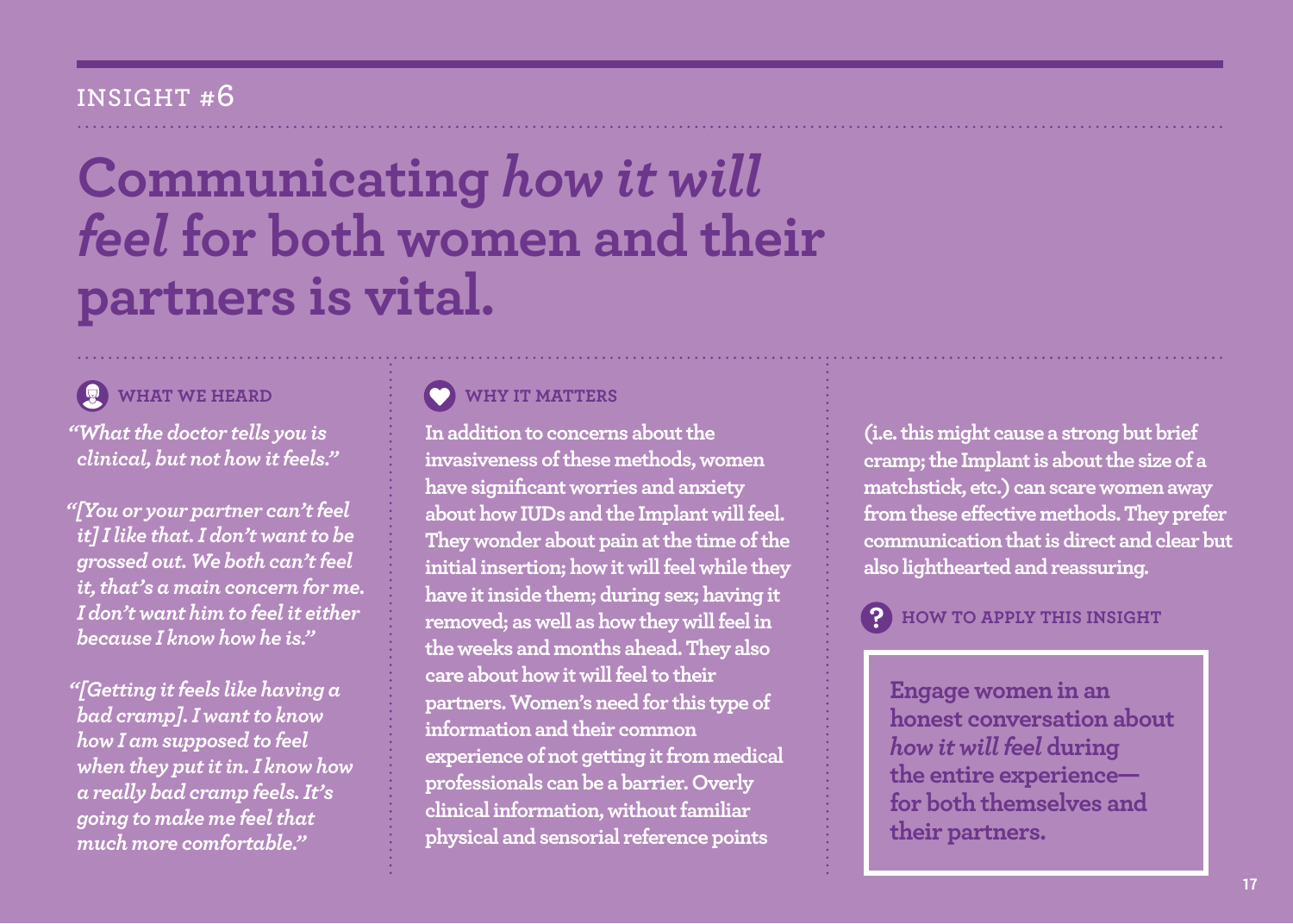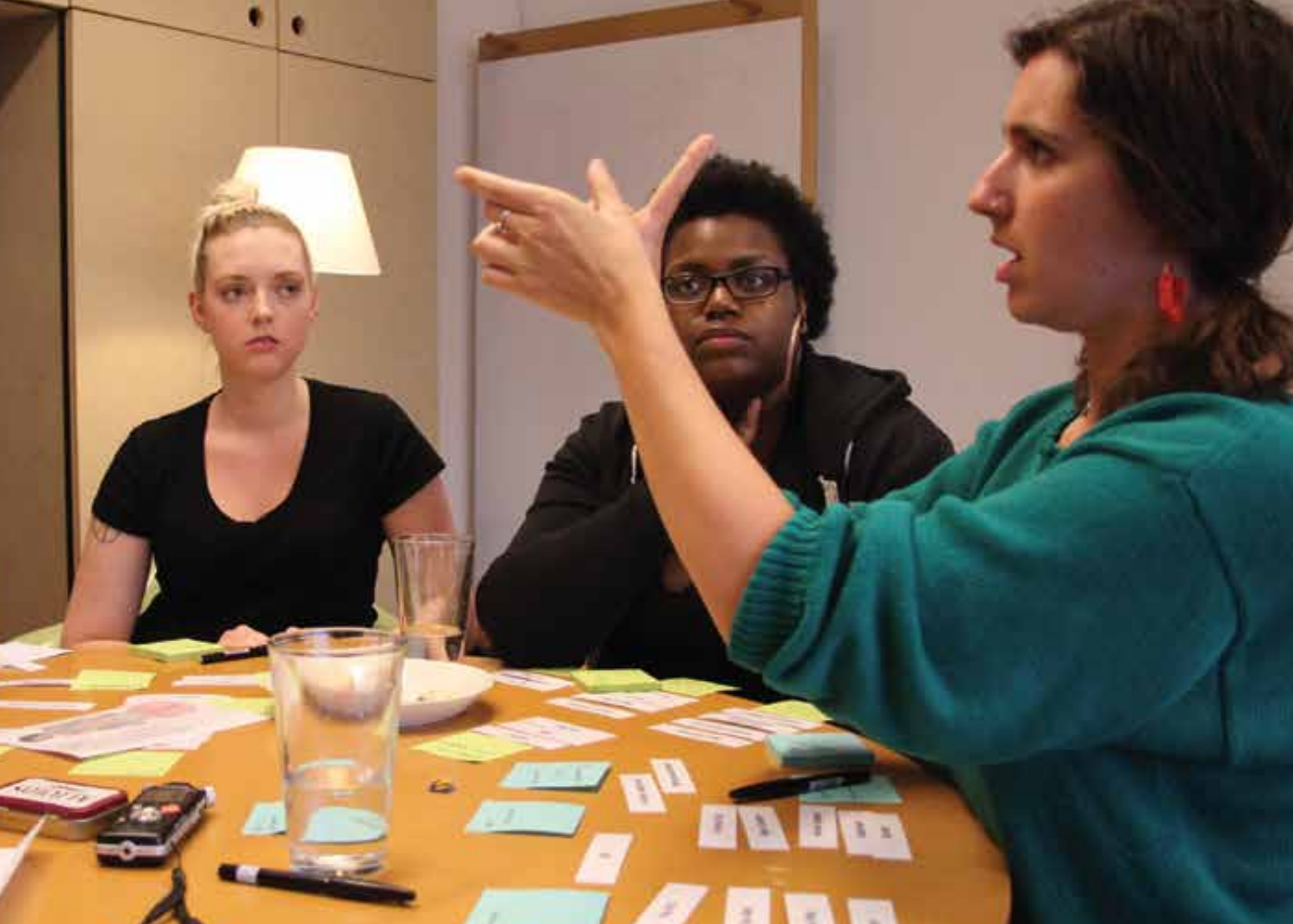# **Women want to hear from other women.**

*"Before I got an IUD, I was searching for women who had one."* 

*"I look it up and then go to the doctor and say 'well, people are saying this, what is your opinion?"*

*"This [ad] is almost like a review. I look for reviews for everything."* 

## **WHAT WE HEARD WHY IT MATTERS**

**Women's need for information on such topics as how the insertion of an IUD or the Implant might feel —and the common experience of not getting it from medical professionals—is part of the reason why women often dismiss the provider point**  of view as necessary but not sufficient. **Many say that they want to hear from other women about their experiences with these two methods—in part because they may feel that health care providers are not enough like them to see or feel things quite the same way. For a generation used to reading product reviews before making a purchase, seeking out other women's experiences (good and bad) about a birth control** 

**method feels intuitive and expected. Women said they found comfort hearing from others even if they know that their**  experiences might be unique or different.

## **HOW TO APPLY THIS INSIGHT**

**Share experiences that other women have had with these methods—the good and the bad—using everyday language to provide them with the confidence and comfort they're seeking.**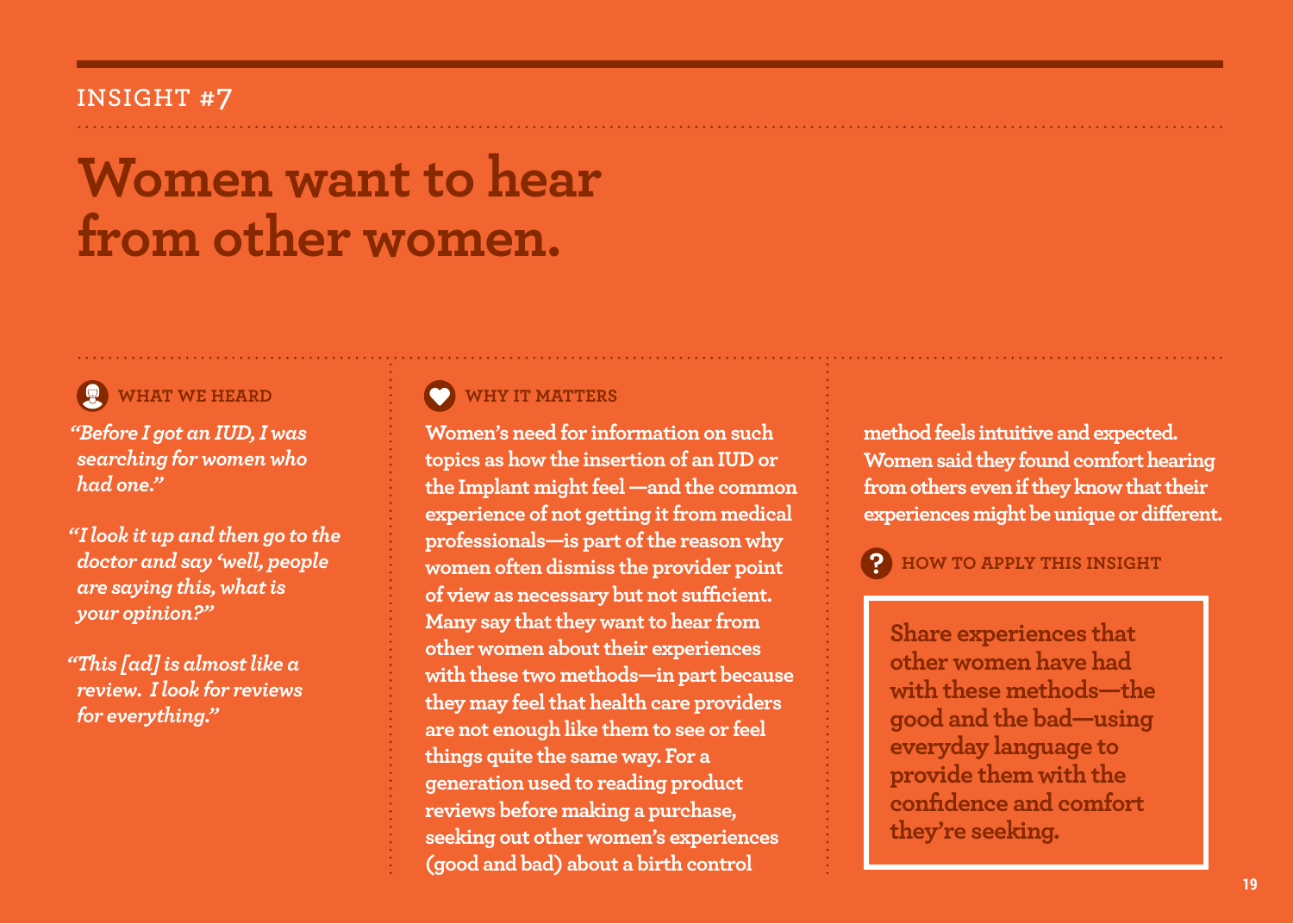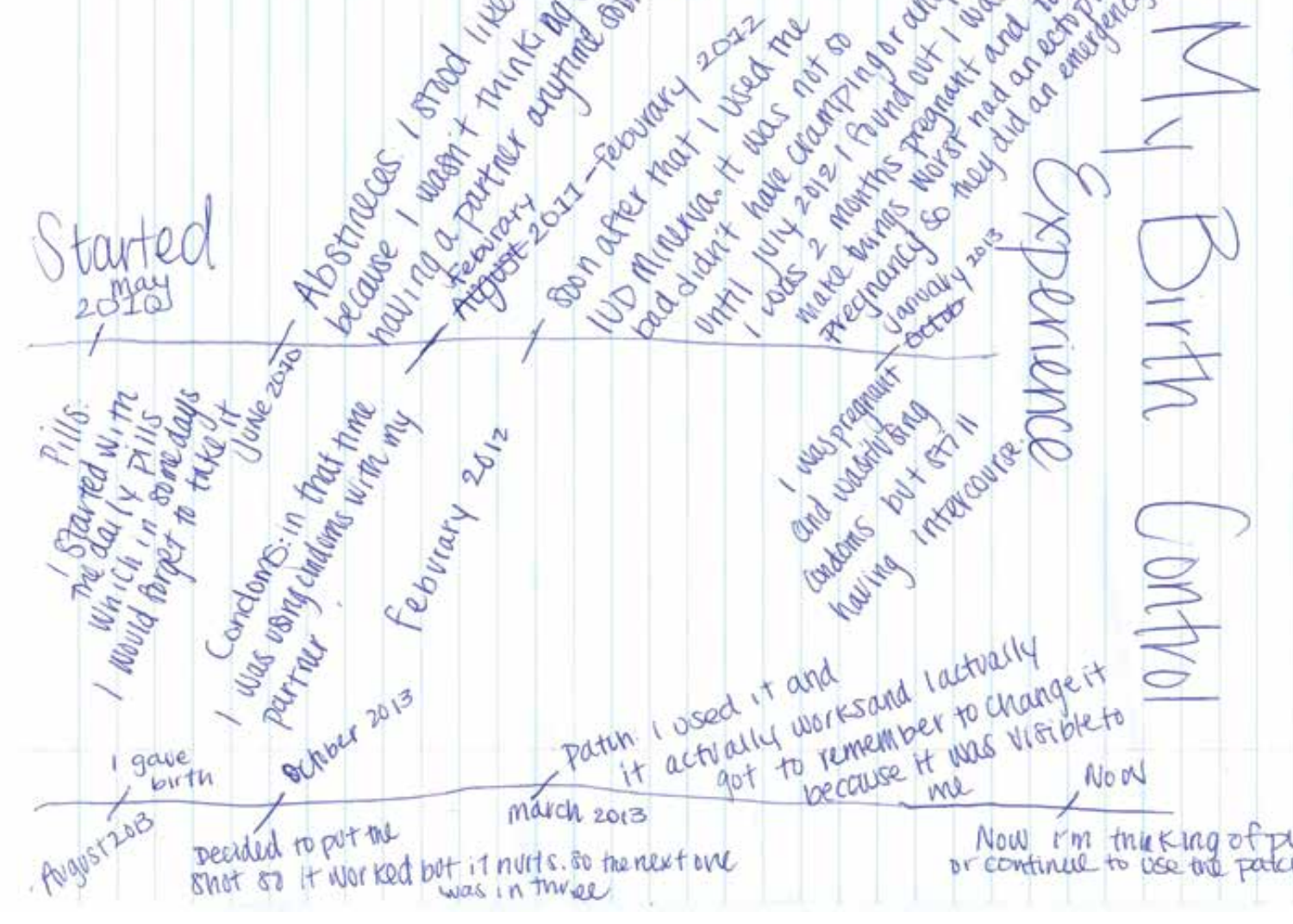# **Birth control is a journey full of troubleshooting.**

## *"The pill worked out until it didn't."*

*"My birth control experience has been the worst because none of them worked for me. I used pills because I was too scared to use anything else."* 

*"I don't think women are learning about birth control. They just want to find something that works. When they do research, it's because something is not working."* 

## **WHAT WE HEARD WHY IT MATTERS**

**Birth control is a journey that is more about troubleshooting than anything else. With very few exceptions, the women in our study had bounced around between methods with frequent pauses in between. Not surprisingly, the wish** to avoid undesirable side effects and difficulties adhering to birth control are **the key reasons cited by young women for switching methods of birth control or reporting gaps in protection.**

**Acknowledging and empathizing with the complex and highly personal nature of this birth control journey—with its**  side effects, adherence issues, and more-goes a long way to effectively **communicating about birth control.** 

## **HOW TO APPLY THIS INSIGHT**

**Frame the birth control conversation on what matters most to each individual woman's needs, concerns and preferences—from side effects to adherence issues.**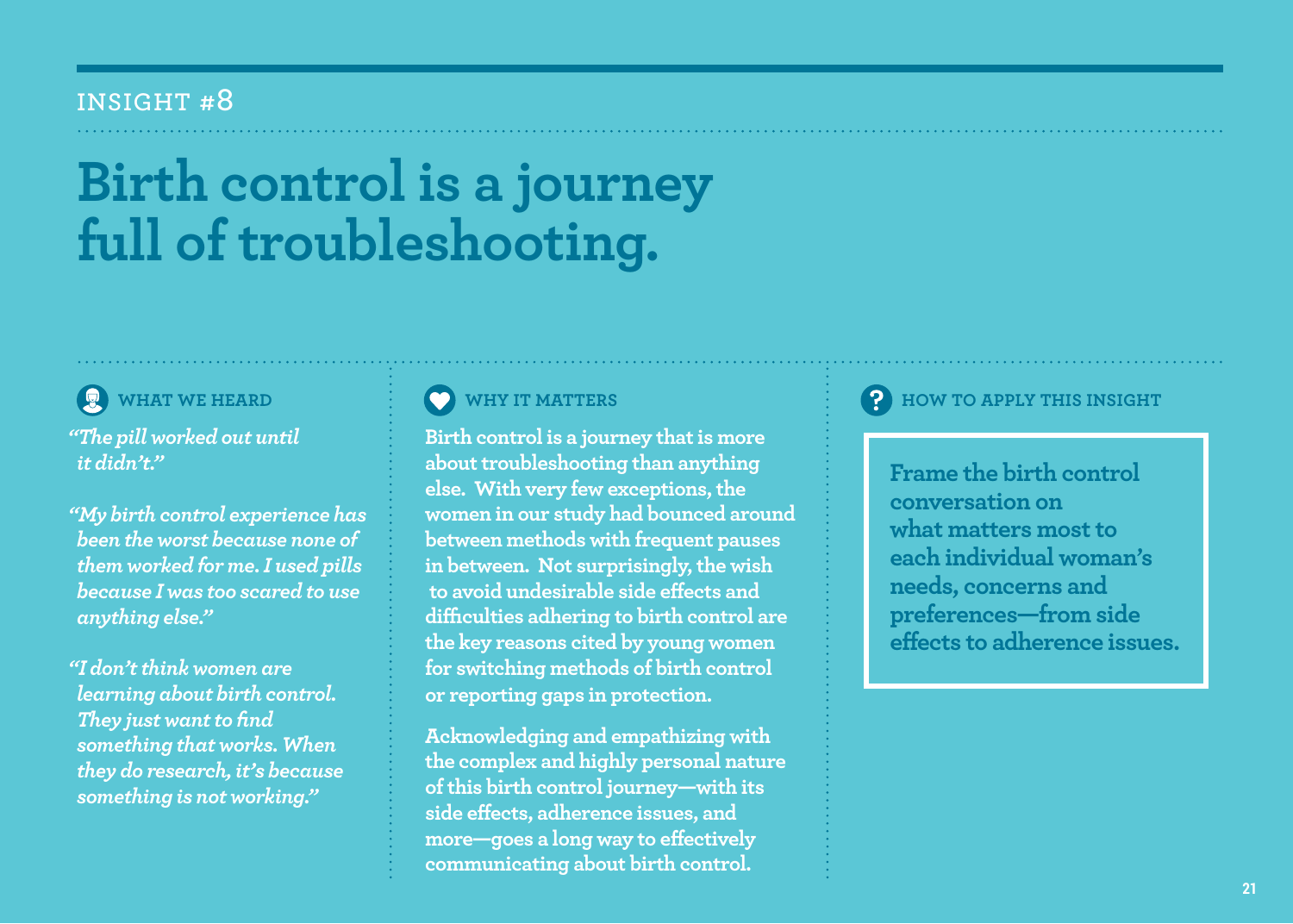

# No way are we getting pregnant!

Por utilisable Request Date Rovers Depo-Provero is an intection you get months. When folkers & Bruns is vestirs 90.75 shorter, to it some of the most nevadile contractepaves ou obcole

# **GIVING BIRTH IS LIKE TORTURE**



## **Depo-Provera**

ontraceptive Injection

## Take a break from daily birth controll

your buth control every day. Why? Because you get dopo sad Q putvera 104 cm/y a times a vear. So you can<br>sav goodbase to clark horts control handes.







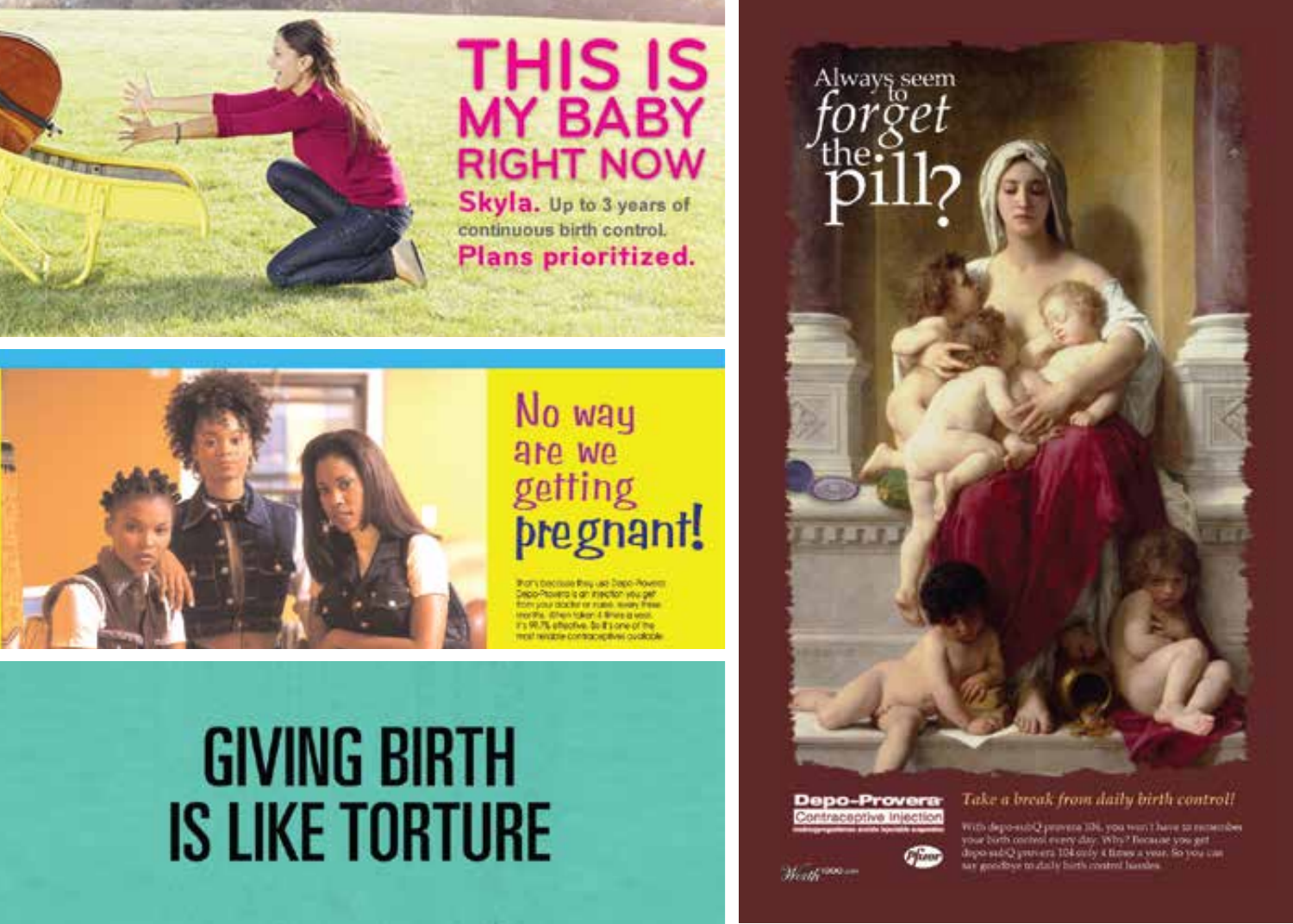# **It's not birth control versus pregnancy.**

# $\bullet$

*"I love kids so much. I always wanted kids one day, just not now."*

*"I don't want to think that I have negative feelings towards babies."*

*"I want to have kids some day…"*

**Avoiding pregnancy drives women to consider birth control; but avoiding pregnancy in general does not drive women to any particular method of contraception over another. In addition, birth control is definitely not about "no babies." In fact, birth control messages and communications that even hint at negative portrayals of babies or**  childbearing are a strong turnoff. **Most importantly, pregnancy is a future aspiration that most women have and juxtaposing pregnancy against birth control does nothing to make contraception more appealing.**

## **WHAT WE HEARD WHY IT MATTERS HOW TO APPLY THIS INSIGHT**

**Speak to women's future aspirations about having children by explaining how IUDs and the Implant are safe for young women and their future fertility.**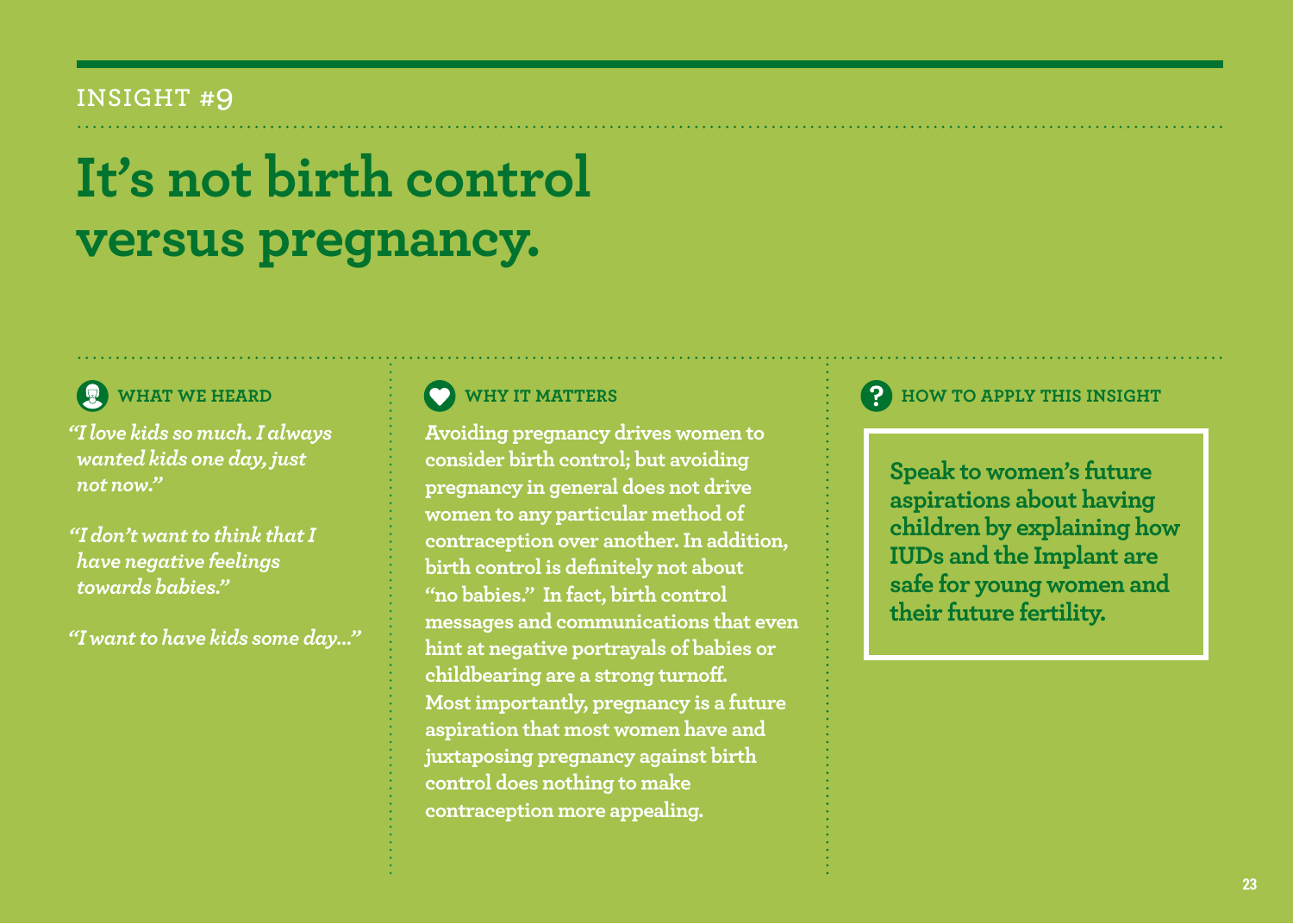# **RECAP: 9 WAYS TO SHIFT THE CONVERSATION**

**Offer IUDs and the Implant first—informing young women**  of these most effective methods. **without overwhelming them with the wide array of options all at once.** 

# **4**

**Describe IUDs and the Implant as** *"low maintenance"* **methods made to fit this "now" generation of young women vs. using the term "LARCs."** 

# **7**

**Share experiences that other women have had with these methods—the good and the bad—using everyday language to provide them with the confidence and comfort they're seeking.** 

# **2**

**Emphasize** *not only* effectiveness, **but** *more importantly,* **other attributes and benefits of IUDs and the Implant.**

**Highlight the distinct attributes, placement, and benefits of IUDs and the Implant individually to guide women at pivotal points in their decision making process.** 

# **8**

**Frame the birth control conversation on what matters most to each individual woman's needs, concerns and preferences—from side effects to adherence issues.**

# **3**

**Explain how IUDs and the Implant are made to work with young women's bodies–by highlighting both low and no hormone IUD options, and the hormonalassociated benefits of the Implant.** 

**Engage women in an honest conversation about**  *how it will feel* **during the entire experience—for both themselves and their partners.**

**Speak to women's future aspirations about having children by explaining how IUDs and the Implant are safe for young women and their future fertility.**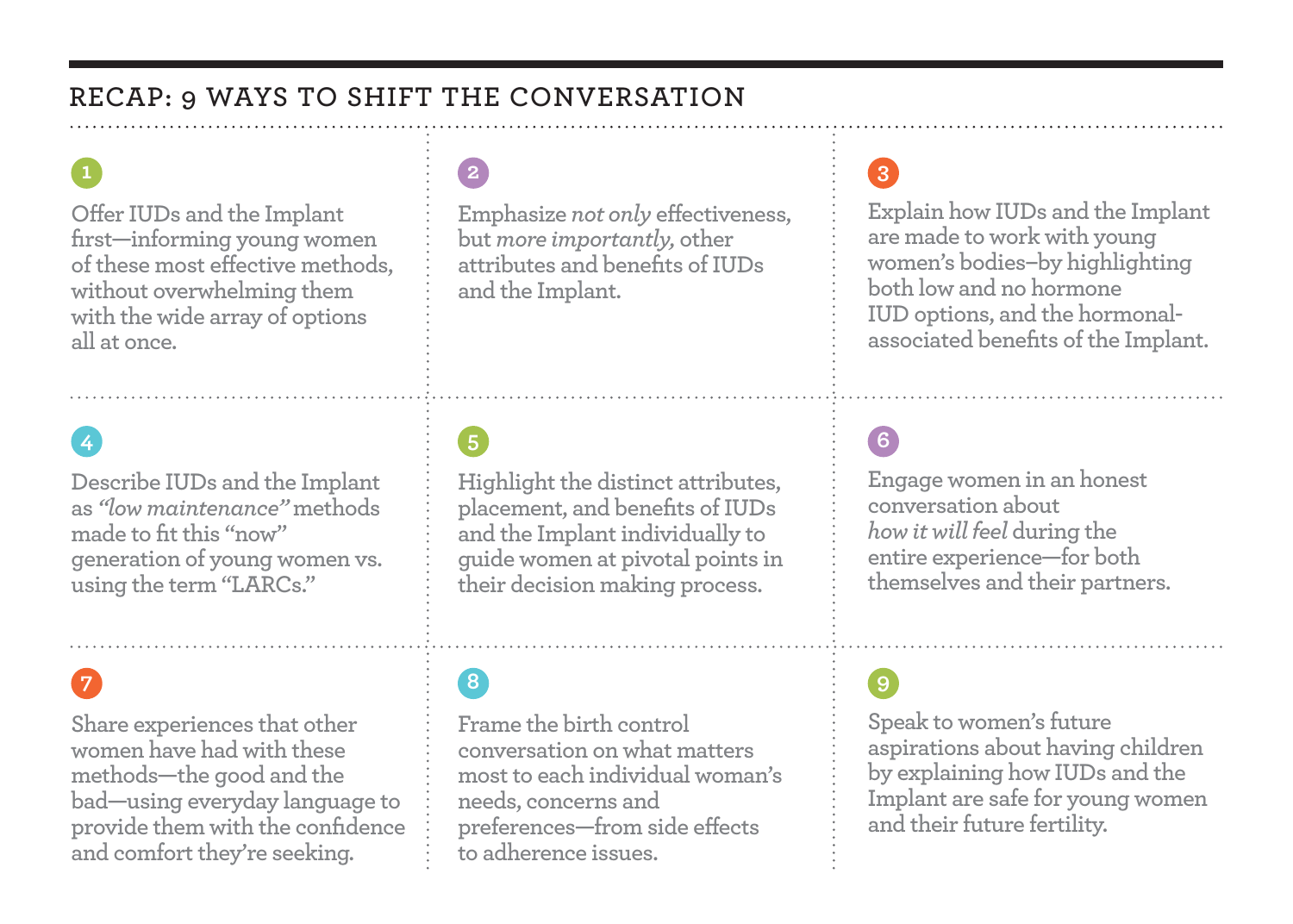